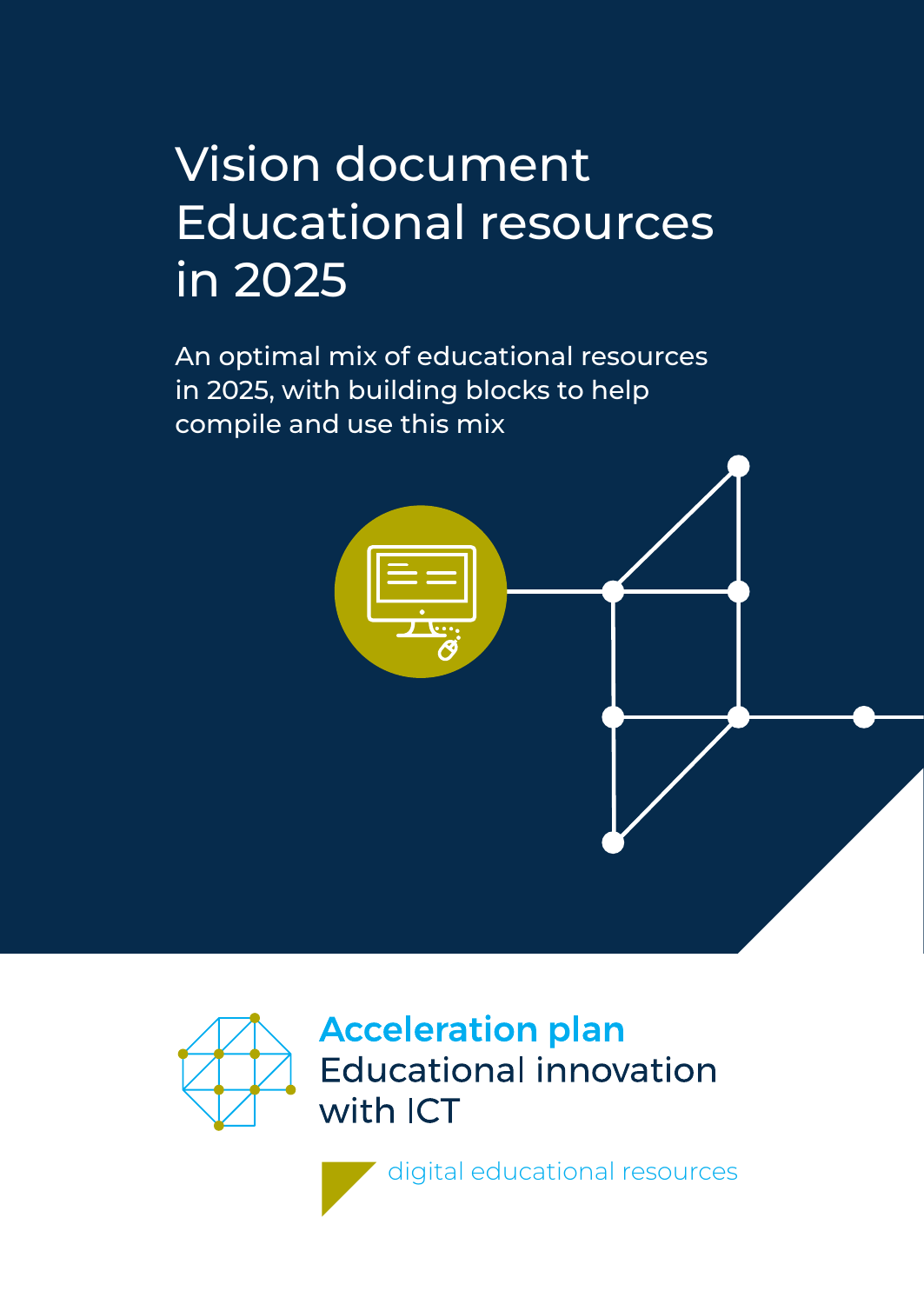

### Vision document Educational resources in 2025

An optimal mix of educational resources in 2025, with building blocks to help compile and use this mix

Acceleration Plan for Educational Innovation with IT – Towards digital (open) educational resources zone Authors: Gerlien Klein, Gaby Lutgens, Lieke Rensink, Robert Schuwer, Kirsten Veelo, Hilde van Wijngaarden



### **Acceleration plan Educational innovation**

Version: 2.0 19 October 2020

You are free to share (copy and redistribute the material in any medium or format) or adapt (remix, transform, and build upon the material) this document for any purpose, including commercial purposes. The licensor cannot revoke these freedoms as long as you meet the licence terms.

The following terms apply: Attribution – You must give the author appropriate credit, provide a link to the licence, and indicate if changes were made. You may do so in any reasonable manner, but not in any way that suggests the licensor endorses you or your use. No additional restrictions – You may not apply legal terms or technological measures that legally restrict others from doing anything the licence permits.

### Summary

The Accelerating together zone asked the Towards digital (open) educational resources zone to develop a vision for digital educational resources for 2025.

The vision is summarised in eight vision statements:

- 1. Each higher education institution has a vision regarding the acquisition, management, use, and sharing of educational resources that reflects its educational vision.
- 2. Staff members who are directly involved in education in the institution (lecturers and support staff) are aware of, support, and, where possible, implement this educational vision.
- 3. The appraisal system recognises and rewards lecturers who incorporate this educational vision into their work – including an appropriate mix of educational resources – and who share this with their colleagues. This includes the open sharing and reuse of educational resources.
- 4. The choice of and demand for educational resources reflect the educational vision of the institution/department. The educational resources serve to achieve the educational vision.
- 5. Each institution has an organisational infrastructure in place that includes a support infrastructure to enable lecturers and students to compile and use their optimal mix of educational resources. This includes sufficient time for lecturers and support staff.
- 6. A technical infrastructure is in place nationally or per institution that allows userfriendly access to all digital educational resources for higher education through a single portal in the personal learning environment. This includes open, semi-open, and licensed educational resources (from publishers). User privacy is guaranteed and the institution has ownership of the user data.
- 7. Educational resources and licences are purchased jointly or by individual institutions, under terms and conditions developed by the individual institutions or collectively.
- 8. A national set of agreements is drawn up with suppliers of educational resources regarding privacy, standards, and user data. At a minimum, these ensure that institutions have access to data relating to the processes concerning access to and the use of digital educational resources.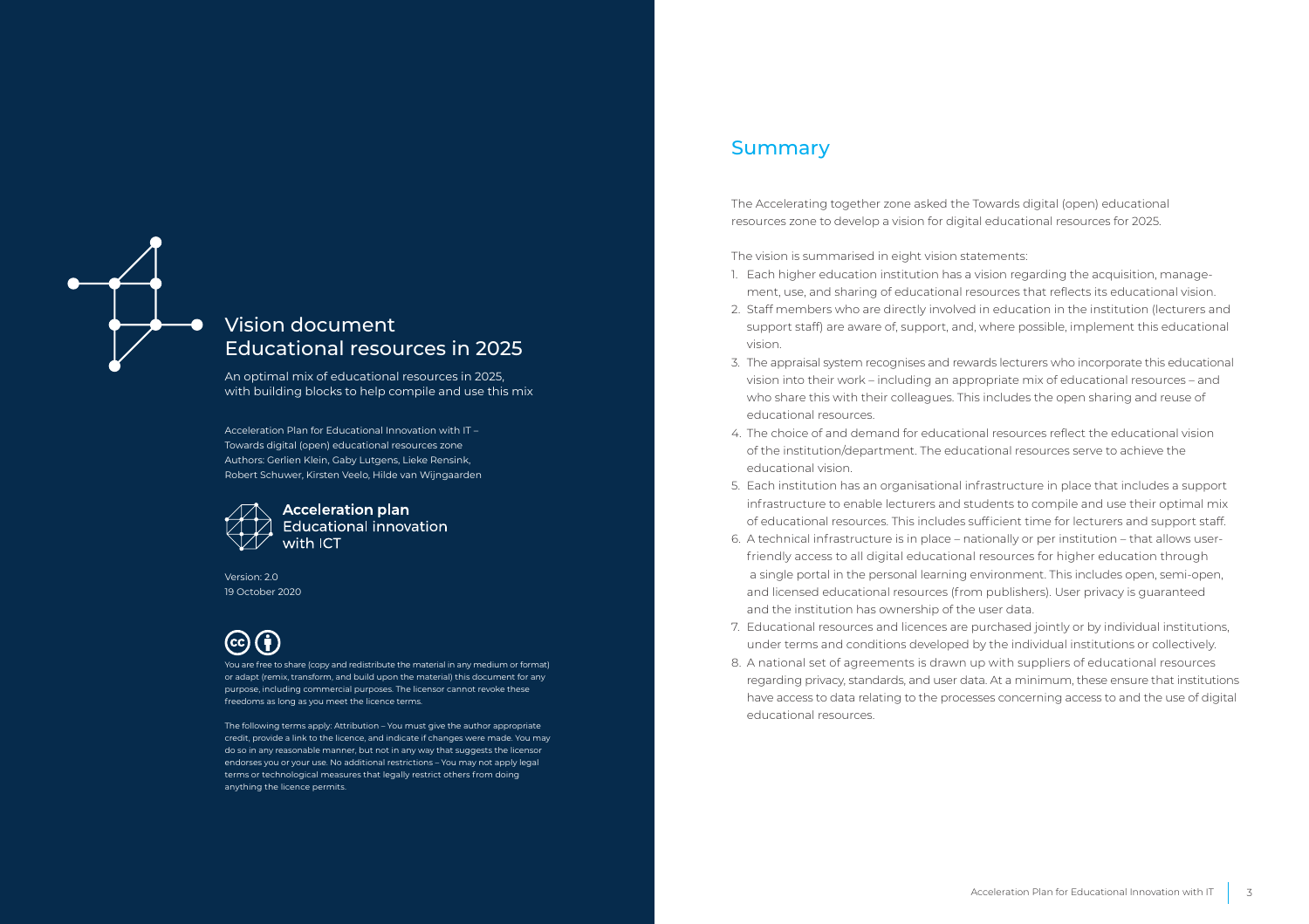Five building blocks are described that are needed to ensure that these vision statements become reality:

- 1. Vision and organisation
- 2. Financial model
- 3. National set of agreements with suppliers of educational resources
- 4. Technical infrastructure
- 5. Open educational resources

In this document, we describe the urgency, the opportunities, the current situation, and the reasoning behind the vision statements and the building blocks. This will ensure that the next steps that we take are on a firm footing, so that we can accelerate the optimal use of digital (open) educational resources.

## **Contents**

| ı | Introduction                                 | 7  |
|---|----------------------------------------------|----|
|   | 2 Ambition                                   | 13 |
|   | 3 Method                                     | 15 |
|   | 4 Analysis of the current situation          | 17 |
|   | 5 Vision 2025                                | 27 |
|   | 6 Building blocks for successful realisation | 35 |
|   | 7 Conclusion                                 | 51 |
| 8 | References                                   | 52 |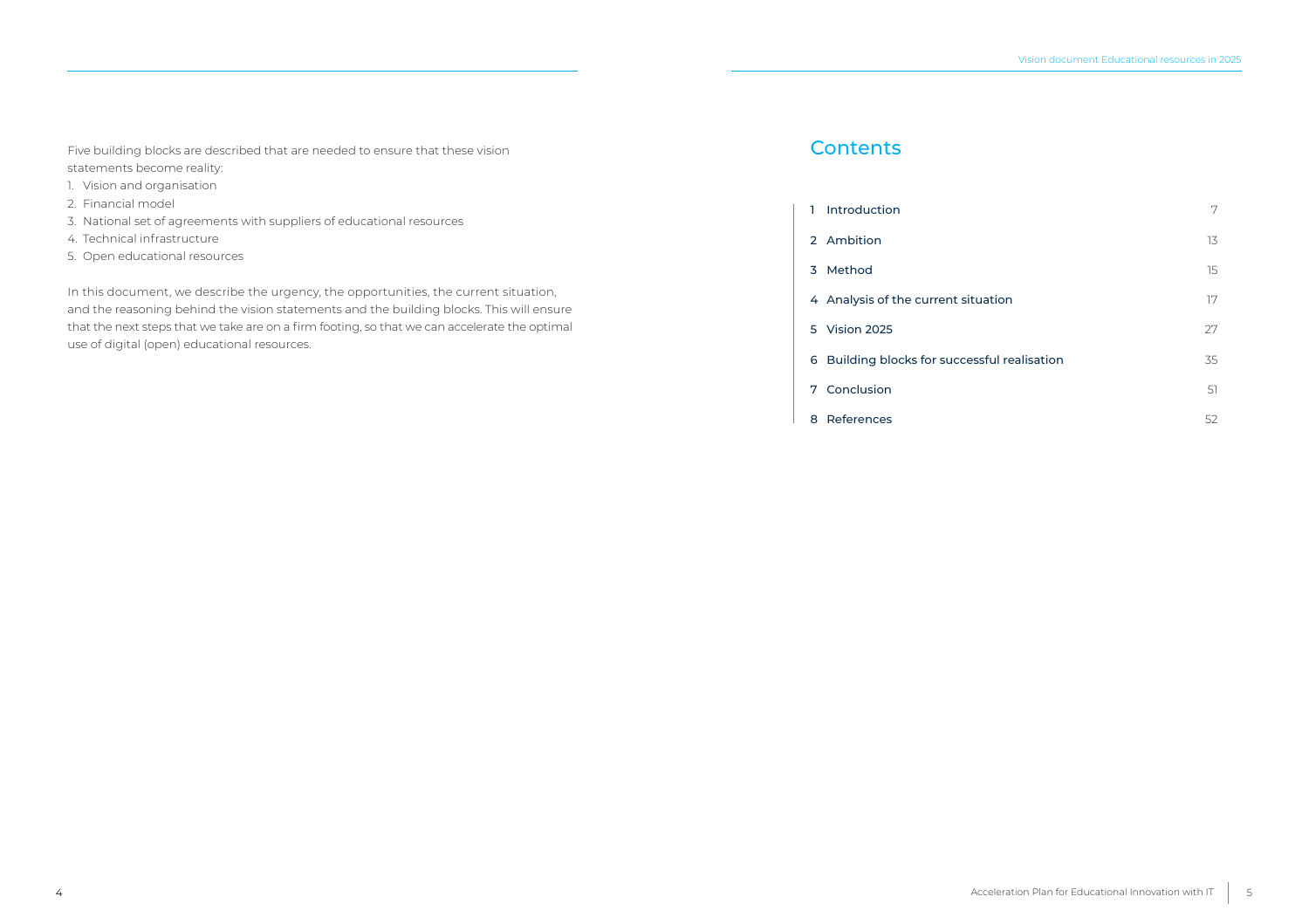### <span id="page-3-0"></span>1 Introduction

The Towards digital (open) educational resources zone of the Acceleration Plan for Educational Innovation with IT aims to achieve the following ambition:

*By 1 January 2023, lecturers and students in higher education institutions in the Netherlands are able to compile and use an optimal mix of educational resources.*

This mix may include analogue, digital, open, commercial, and semi-open (open within a particular community) educational resources. Whether or not the mix is optimal is determined by the context: students, lecturers, the technical infrastructure, and institutional policy.

As a mix of educational resources makes it possible to compile and use educational resources that reflect the educational vision, an optimal mix contributes to the quality and accessibility of education. Another advantage is that digital educational resources can be accessed whenever and wherever they are needed.

#### Challenges

The education sector is faced with various challenges that affect the quality and accessibility of, and access to digital and analogue educational resources. Several developments are taking place simultaneously: paper is making way for digital, education is moving online, or becoming *blended*, and the platform economy is emerging. The current need for *emergency remote education* – largely online – shows just how essential good quality, accessible digital educational resources are for good quality education. Furthermore, *blended* learning, the desire to make students more responsible for their study programmes, and the shift to more flexible education require greater variety in digital educational resources.

Access to analogue educational resources – primarily library textbooks – is currently difficult, even though they have an advantage over digital educational resources for certain activities and students. Models that allow digital educational resources to be printed *on demand* or legally by students themselves therefore become conceivable.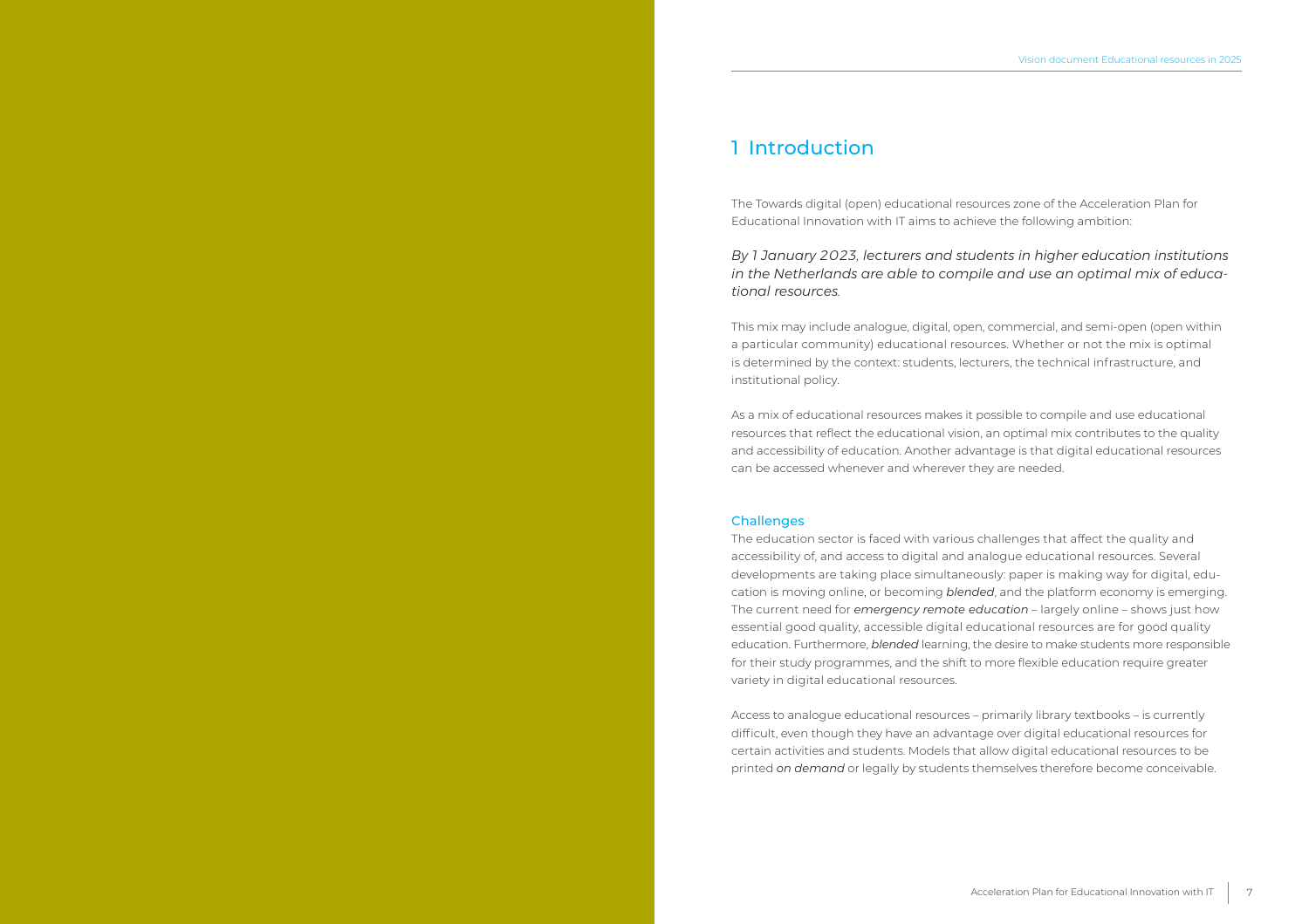#### <span id="page-4-0"></span>Shift in power

These developments are causing a considerable shift in the balance of power in the 'educational resources chain'. There is a risk of education and the information that it requires being taken over by *'big deals'* – expensive commercial suppliers. In December 2019, a joint opinion piece from the vice chancellors of the Dutch universities was published in a Dutch newspaper<sup>[1](#page-26-0)</sup>. In it, they describe the risk of the *big five* or large tech companies assuming control of the educational infrastructure, and therefore the loss of control by academic institutions. Their conclusion highlights the urgency of ensuring that higher education institutions in the Netherlands work together in the areas of educational infrastructure and pricing agreements.

To ensure the independent dissemination of knowledge, for example, the education sector and institutions must maintain control of the data and the knowledge that is shared. A possible consequence of the development described above is that lecturers or universities will have to pay, or pay more, to access their own learning materials. This dependence on third parties, such as institutions and commercial publishers, is of course nothing new. Furthermore, publishers are in turn dependent on authors and lecturers. There is therefore *'a market as a nexus of treaties'*, or a market of associated agreements.

#### **Opportunities**

As well as the challenges described above, digital educational resources also provide many opportunities. For example, digital educational resources enable greater interaction between content and student, as direct feedback is possible (e.g. *intelligent tutoring systems*). In the vocational training setting, *virtual reality* and *augmented reality* clearly benefit the learning process. Furthermore, *learning analytics* mean that the data obtained on how digital educational resources are used can help to develop personal learning trajectories.

Digital educational resources therefore make more inclusive education possible, due to the variety in the type of materials available. For example, educational texts can be read aloud for people with poor sight, or annotations can be added to digital content so that students can see and respond to each other's comments.

Open educational resources (OER) improve access to education as they remove financial barriers. Also, the ability to edit these educational resources means that they can be better adapted to local conditions. The amount of available educational resources also increases, making it easier to adapt materials to individual learning outcomes and didactic teaching methods. In our knowledge economy, with its focus on lifelong learning, digital educational resources are therefore essential for achieving greater flexibility in higher education.

#### Stakeholder interests

Different stakeholders have different interests when it comes to the development of an optimal mix of educational resources.

#### 1. Government

The Dutch government aims to ensure that as many educational resources as possible are open access, to increase access to knowledge, personalised education, innovation, and cost savings, and to avoid lock-ins with expensive commercial suppliers.

#### 2. Higher education institutions (executive boards)

The universities (executive boards) support the government's ambition. For them, the cost aspect is an important issue. The funding available for educational resources varies by university, either charged to the faculties/departments or borne by the institution/ faculty/library. The extra budget for digitalisation and compensation or penalties relating to copyright or reader agreements may also differ. Institutions need to be transparent about the cost of educational resources for their students, as described in the Teaching and Examination Regulations, and student satisfaction and the conclusion of the accreditation council are also important aspects when compiling educational resources. For example, the accreditation council may recommend the use of digital *tools* so that students can practice more and to enable formative assessment.

#### 3. Lecturers and students

Lecturers, experts, community platform members, and students often have similar interests when it comes to educational resources:

- · Fit for purpose: for lecturers, this means good quality and adaptable to different contexts such as the year, lecture or assessment type. Students need to be able to rely on the quality of the learning material and to know that it meets their needs. This could for example be supplementary material for students who need to improve their understanding or who require more breadth or depth.
- · Affordable: for students, so that they are not excluded from the learning process because they cannot afford the required literature. Lecturers can become frustrated if students do not have the required learning materials because they cannot afford them, and therefore turn up to class unprepared.
- · Sharing and reusing: by students and lecturers. This highlights the need for a properly managed infrastructure – by the university or university library – and collection acquisi-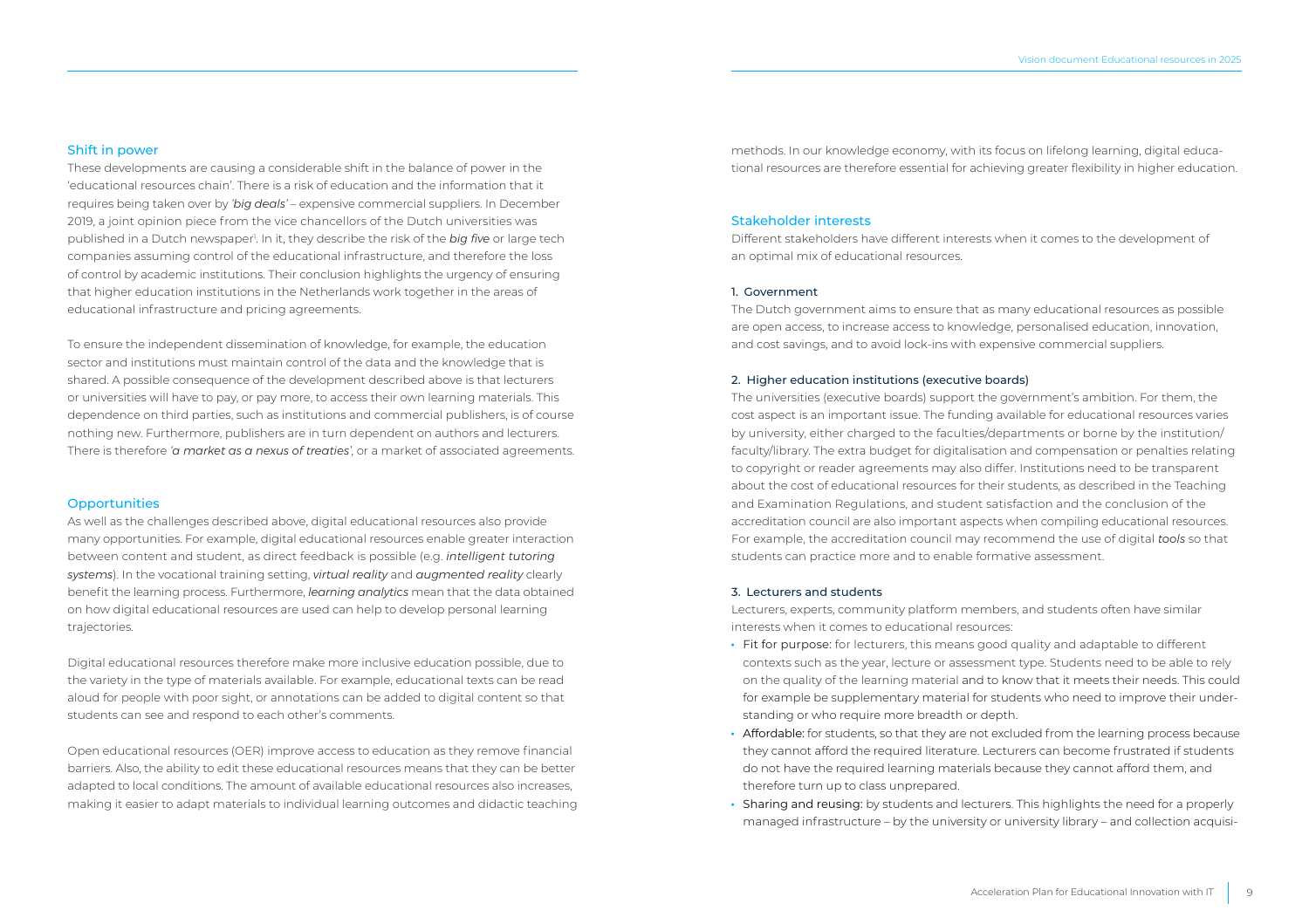<span id="page-5-0"></span>tion and management – for example by libraries in cooperation with experts/community platforms. Lecturers are also rewarded for sharing and reusing educational resources, as well as for sharing research results (applies primarily to research universities).

#### 4. Support staff

IT and virtual learning environment functional administrators, education application support staff, and educationalists are seeing an explosion in platforms and tools, increasing the costs of IT and making it even more difficult to manage. It is therefore important to evaluate the mix of educational resources and share knowledge on the benefits of the various platforms. This includes the didactic benefits, required technical support, and costs.

#### 5. University libraries

With the increasing diversity and digitalisation of educational resources, university libraries are increasingly involved in providing content. However, they receive little guidance and budget for this, and therefore fail to make use of the opportunities available for collective purchasing and for providing access to, creating, and sharing educational resources.

#### 6. Publishers

As more educational resources are digitalised, publishers are seeing their incomes drop and are looking for new business models.

#### The future of educational resources

Digital educational resources are available in an increasing variety of forms, such as PowerPoint presentations, knowledge clips, simulations, and, more recently, VR and AR applications. Even so, a cursory glance at the educational resources available shows that books – digital and non-digital – are still the most common form. It is unclear whether this will change very much in the coming five years.

A *futuring* study carried out in 2019 by the Towards digital (open) educational resources zone sketched the possible contours of education in 203[52.](#page-26-0) The study sketched a scenario in which education is largely student-centred, no longer only takes place inside higher education institutions, and where there is a role for a wide variety of digital (open) educational resources. A recent publication, '*Empowerment hubs – the 21st century alternative to "schools" the world needs to create*', paints a similar picture<sup>[3](#page-26-0)</sup>.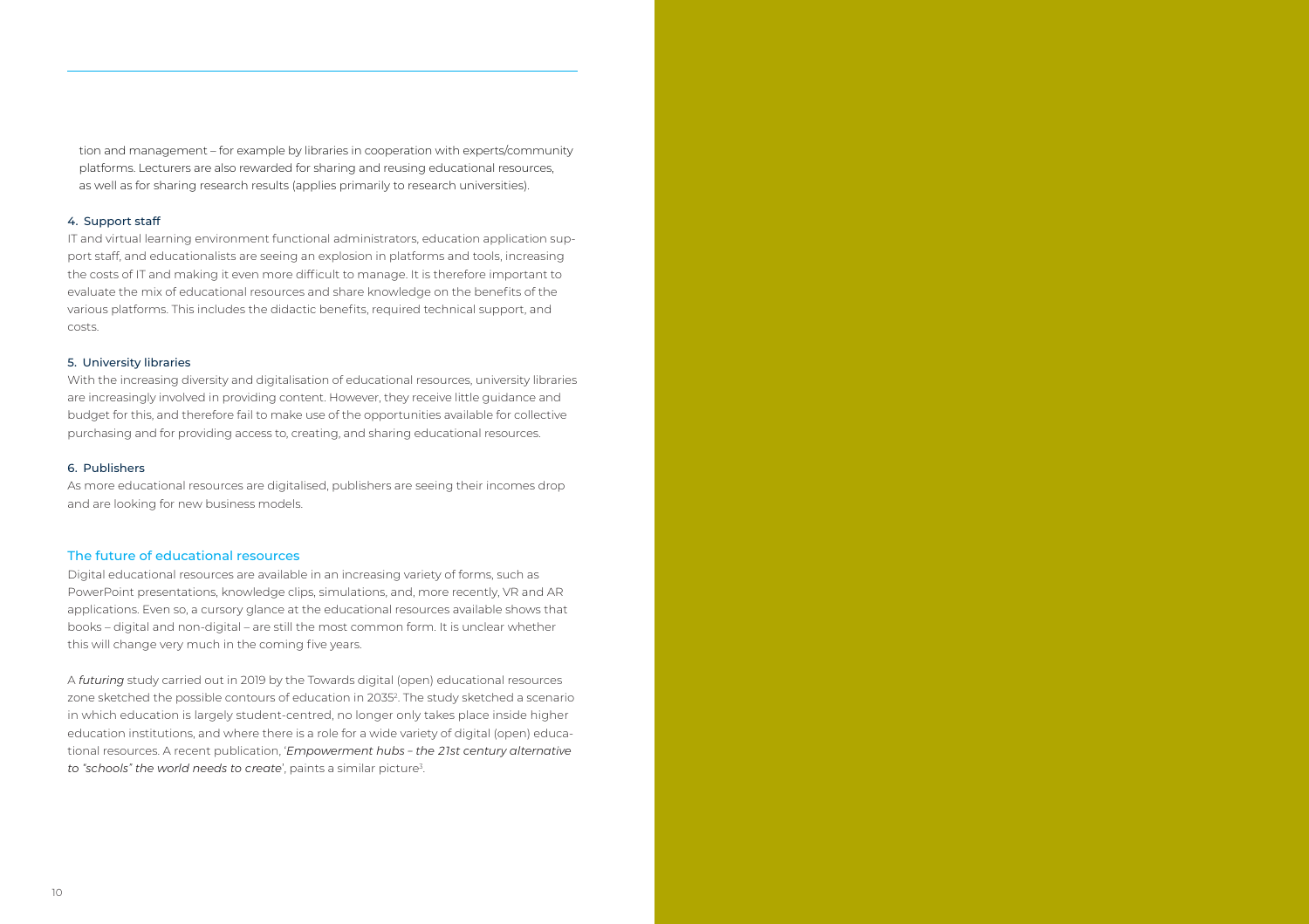### <span id="page-6-0"></span>2 Ambition

To identify the steps that need to be taken to achieve the ambition of the Towards digital (open) educational resources zone, the Accelerating together zone would like to obtain more insight into the current situation and the future of digital educational resources. The ambition regarding vision development is therefore:

*Develop a concrete vision of the ideal use of digital educational resources in higher education, including a road map of the steps to be taken in the next five years.*

The following points should be noted:

- 1. Open educational resources (OER) may play a larger role in education in the future, which represents an opportunity.
- 2. It is unclear whether digital and non-digital textbooks will, in their current form, have a large role to play in future 'digital didactic teaching methods'. What will the future learning environment look like?
- 3. OER may have an important role to play in lifelong learning developments, but this can work both ways: lifelong learning may represent a boost for digital OER.

The following tips were also taken into consideration:

- 1. Pay sufficient attention to the needs of lecturers and students, and ways of encouraging them to share and use digital (open) educational resources.
- 2. Carefully examine the successes and failures of previous initiatives, and learn from them.
- 3. Do not try to find a single general solution but ensure focus by making choices: what is urgent, and which developments may pass us by?

#### Educational resources vision 2025 working group

This vision document has been drawn up by a working group in the Towards digital (open) educational resources zone. We outline a vision for educational resources in 2025 and describe a number of important building blocks that are required to achieve this. The zone's ambition, with its deadline of 1 January 2023, can be regarded as an interim outcome along the path towards the vision for 2025.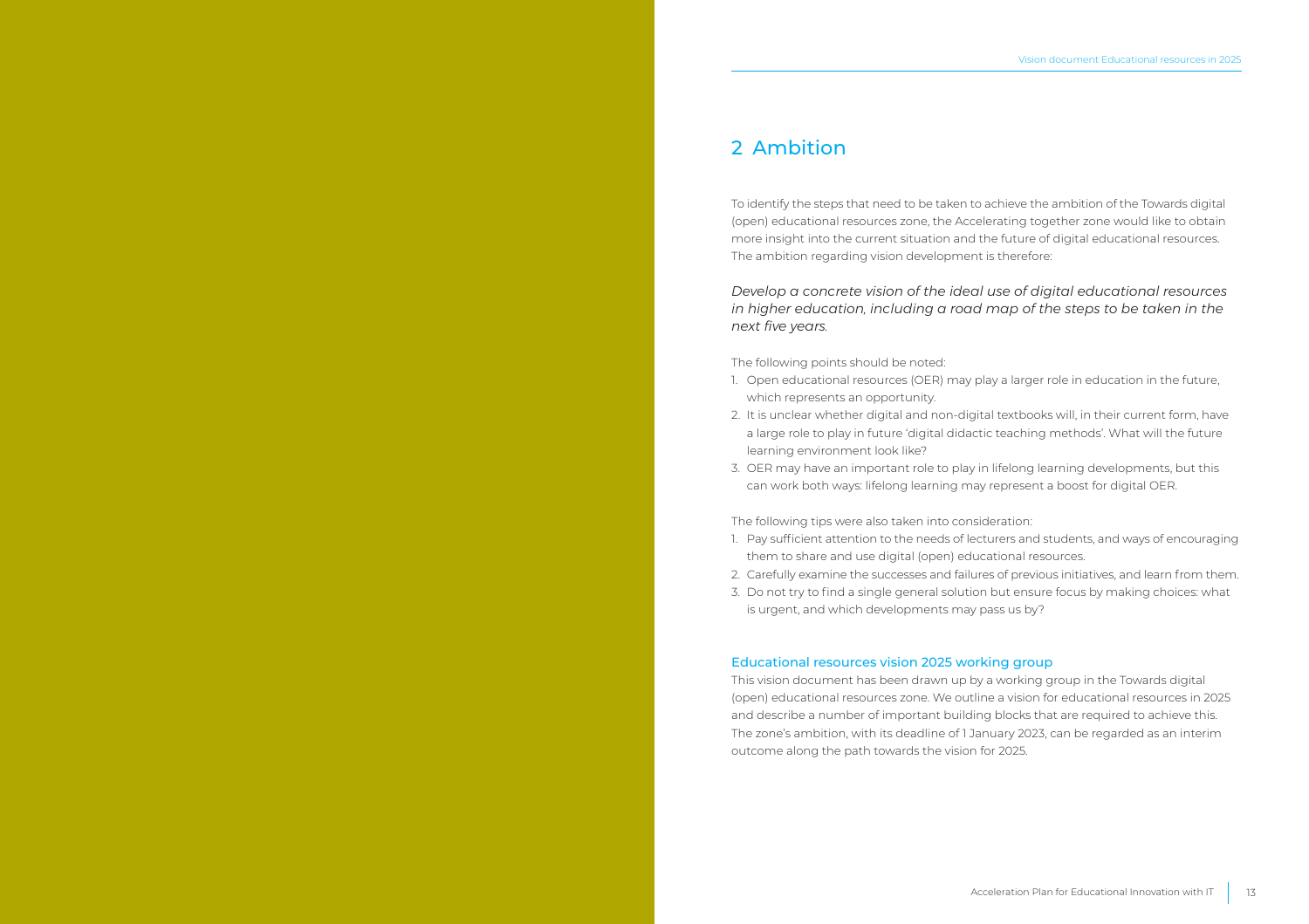<span id="page-7-0"></span>The working group members are:

- · Gerlien Klein Hanze University of Applied Sciences
- · Gaby Lutgens Maastricht University
- · Lieke Rensink SURF
- · Robert Schuwer Fontys University of Applied Sciences
- · Kirsten Veelo SURF
- · Hilde van Wijngaarden VU Amsterdam

### 3 Method

There are two components to the vision document:

- 1. Vision development: What, ideally, will the process of ensuring that lecturers and students can compile and use an optimal mix of educational resources by 2025 look like?
- 2. Building blocks: What is required for lecturers and students to be able to compile and use an optimal mix of educational resources?

#### Document analysis

The following documents were analysed for insight into the current situation:

- · Evaluation report eStudybooks (SURF, 2020);
- · Leermiddelen digitaal, tenzij (Digital educational resources, unless) (Hanze University of Applied Sciences, 2019);
- · Feasibility Study Inclusive Access (SURF, 2019);
- · Leermaterialen kiezen (Choosing educational resources). A study of how lecturers and students choose educational resources, by IVA Onderwijs, commissioned by the Towards digital (open) educational resources zone.
- · Leren en de rol van leermaterialen in 2035 (Education and the role of educational resources in 2035). Results of a study commissioned by the Towards digital (open) educational resources zone (2019);
- · Samenhang creëren in het aanbod voor digitale leermaterialen (Creating coherence in the digital educational resources offered) (SURF, 2019).

#### Survey and ResearchNed study

Additional information was obtained by conducting a short *survey* among a group of lecturers that included frontrunners and followers. Parallel to the vision development process, ResearchNe[d4](#page-26-0) carried out a study to identify and analyse the current situation with relation to digital educational resources. ResearchNed incorporated the documents and working group survey results named above into their study. Close collaboration between Robert Schuwer (working group member) and Ben Janssen (lead researcher at ResearchNed) ensured that the results of the study were incorporated into the vision development process and building blocks. A summary of the results that have a bearing on the vision development process is provided in Chapter 4.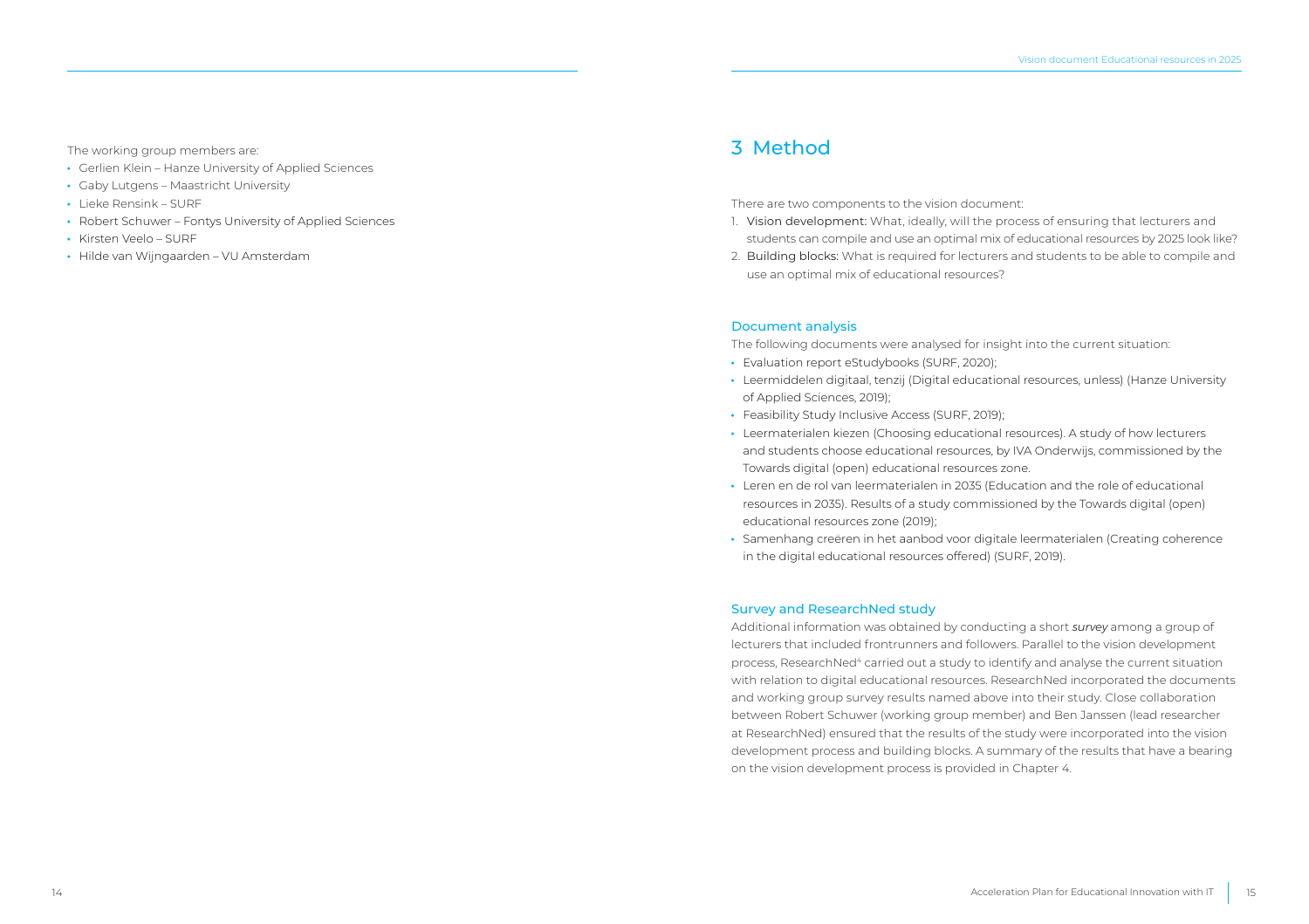### <span id="page-8-0"></span>4 Analysis of the current situation

In this chapter, we summarise the results of the ResearchNed study that have a bearing on the vision development process.

#### Visualisation of results

ResearchNed used the following model (see figure 1) to visualise the results of their study. The results are presented in six dimensions:

- 1. Education strategy and policy
- 2. Culture and Human Resource Development
- 3. Organisation
- 4. Technology and infrastructure
- 5. Economics and finance including costs and savings
- 6. Legal and regulatory

Each dimension is split into three levels:

- 1. The micro level of the actor lecturer, student, and other individuals.
- 2. The meso level of the higher education institution, group of lecturers, students, staff members, or publishers, EdTech companies, and so on.
- 3. The macro level of the higher education sector and its context the markets, institutions (e.g. Ministry of Education, Culture and Science (OCW), Association of Universities in the Netherlands (VSNU), Netherlands Association of Universities of Applied Sciences (VH), SURF), national community platforms of lecturers, and society.



Figure 1 Visualisation model of the ResearchNed study results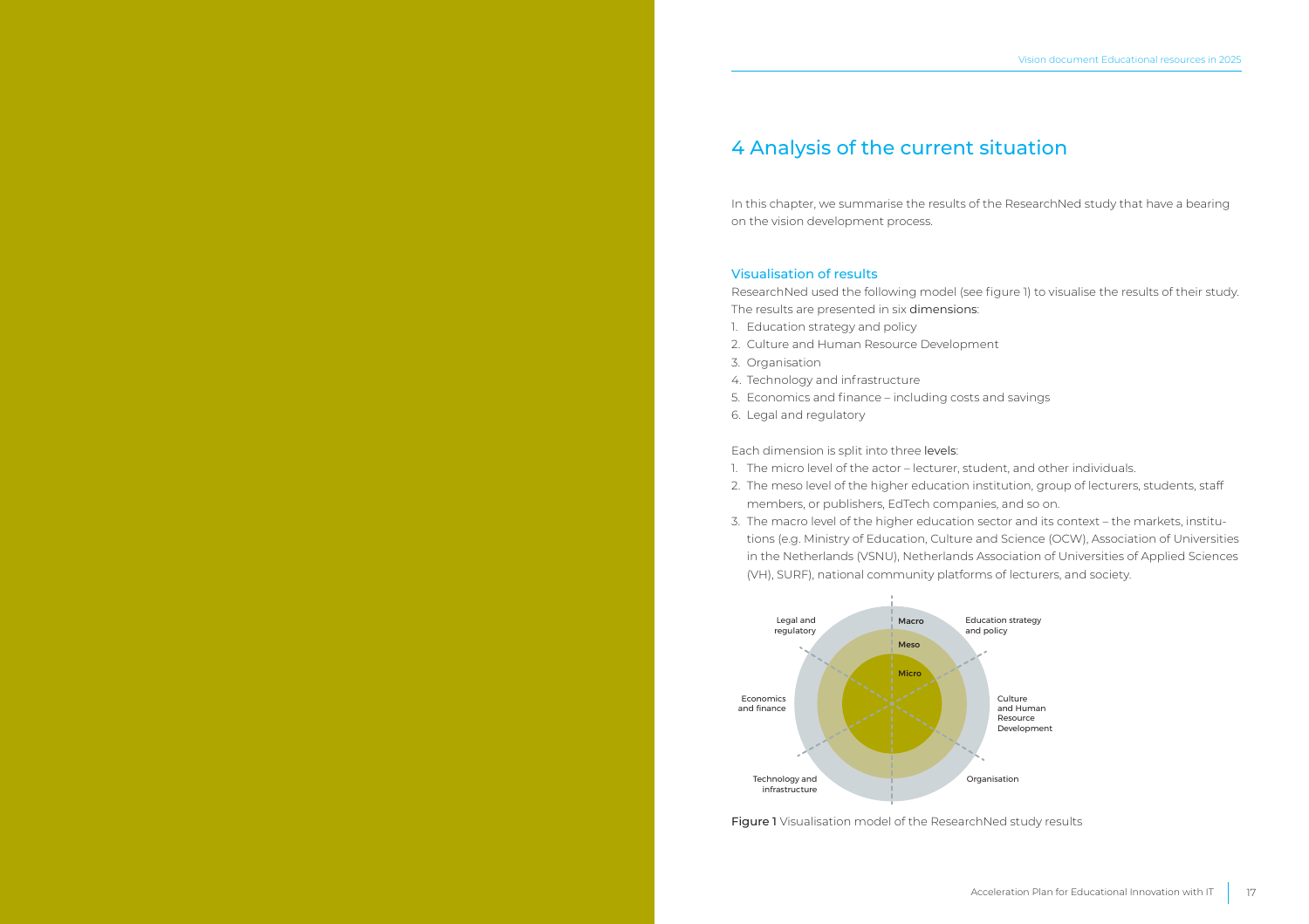#### 4.1 Description of current situation: micro and meso levels

The surveys carried out by ResearchNed among lecturers and students on the use of digital educational resources painted the following picture.

#### Use and experiences among students

· Use of digital educational resources: more often used at research universities (RU) than at universities of applied sciences (UAS); most used in science and technology Over two thirds of the students who attend a research university used digital educational resources either most of the time (about 50%) or almost all of the time (20%). This was considerably less at universities of applied sciences, where half of the students said that they used digital educational resources. However, at the universities of applied sciences, digital educational resources are most often used in science and technology subjects, where the difference between universities of applied sciences and research universities is small. The use is lower in other subjects, particularly at universities of applied sciences, and the difference between universities of applied sciences and research universities is larger.

#### · Use by type of digital resource: most textbooks still analogue

Students at research universities often use digital syllabi, papers, presentations and videos/knowledge clips. Most of these students say that they regularly use these materials, and almost every student uses them at least once a year. The use of online papers in particular is lower among students at universities of applied sciences. Digital textbooks are regularly used at both universities of applied sciences and research universities, although less often than other digital resources. Students at both types of university make little use of interactive games as a learning resource.

#### · Preferences: little support for fully digital

As far as preferences for digital or analogue educational resources are concerned, there is little difference between research university students and students at universities of applied sciences. About half of the students prefer a mix of analogue and digital. The preference for fully analogue is more common (roughly a quarter of all students) than the preference for fully digital, in which there is little interest. When asked about the preferred type of educational resource, the preference for analogue is even clearer. About half of the students – both at universities of applied sciences and research universities – said that they preferred to use analogue rather than digital educational resources.

#### · Access: preferably through degree programme or institution rather than arranged individually

Almost every student is able to access digital educational resources through the degree programme's virtual learning environment. Students at research universities often also use a platform run by the library/university. Access through a centralised platform is, however, less well organised for students at universities of applied sciences. These students are therefore more likely to go directly to the publisher's website or platform than students at research universities. Some students access educational resources through social media or study associations, but this is clearly a less common point of access to digital content.

Most students prefer to access digital educational resources through the degree programme – this applies slightly more to students at universities of applied sciences than to students at research universities. The remaining students are mainly interested in access through a central platform such as the university library, as this allows access to a wider variety of resources. A few students prefer to arrange their own access to digital educational resources. However, there are very few students who are convinced of the benefit of access through a study association, in addition to access through the degree programme or university portal.

- · Main considerations for purchase of educational resources: user-friendliness and price User-friendliness is the most important factor by far when deciding which educational resource to buy. The price and ease with which the educational resource can be purchased/accessed are also important or very important considerations for most students. About half of the students find it important or very important to make their own choices concerning the mix of analogue and digital materials. Also, most students (over 60%) find it important or very important to have access to physical educational resources. Furthermore, many students (about 40%) believe privacy to be an important or very important consideration when purchasing new educational resources. Concerns about the security of personal information can form a barrier to the purchase of a product.
- · Main barriers to purchase of digital educational resources: price and access/accessibility As privacy concerns are often important to students, this aspect must be properly considered. However, very few students see this as a barrier to purchasing a product in practice. Price, (limited) access/accessibility, and a preference for analogue resources are, however, given as important reasons not to purchase a product by a quarter to a third of students. For students at universities of applied sciences, the limited accessibility of and access to digital educational resources is more often a serious barrier than for students at research universities.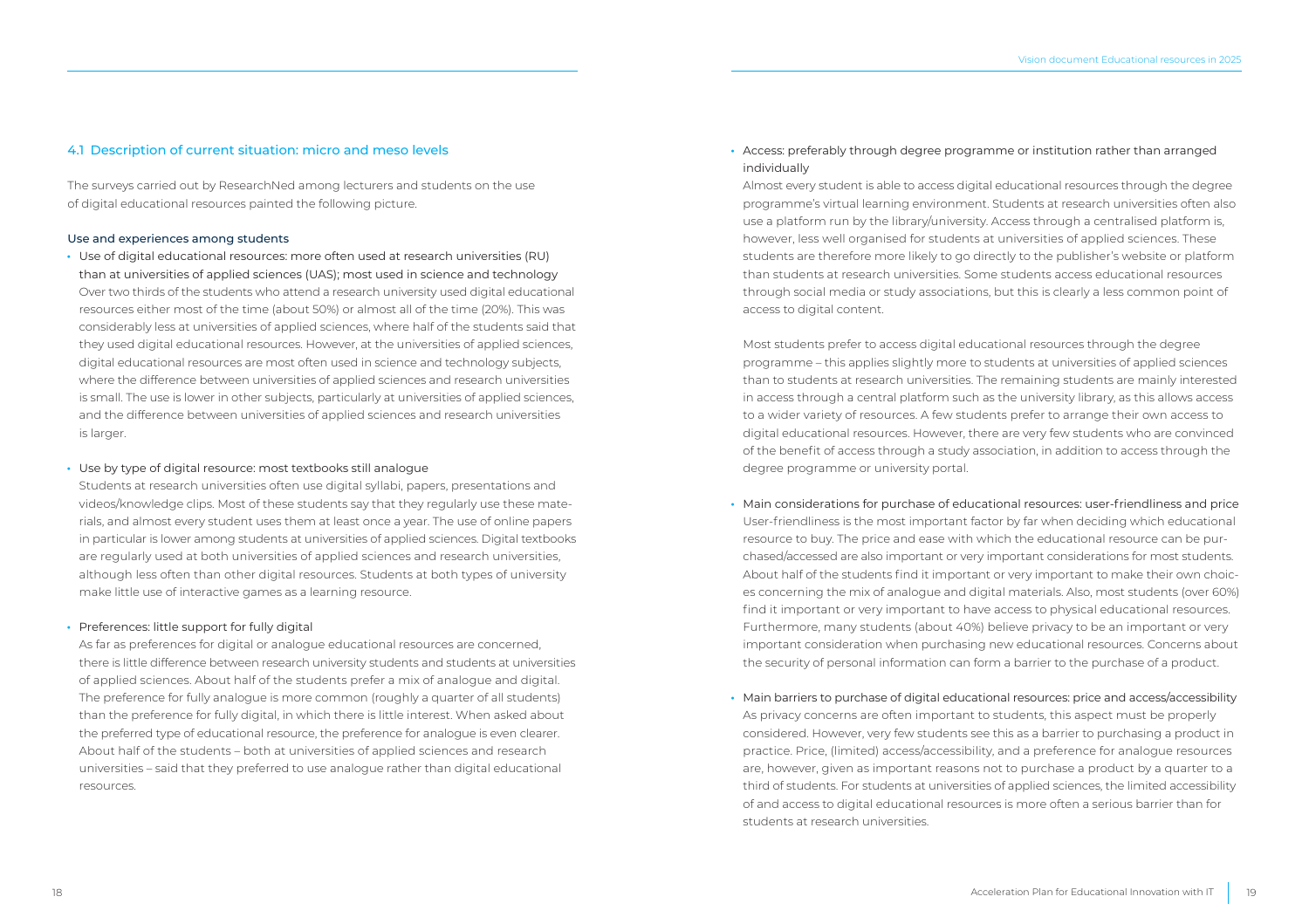· Impact of COVID-19 pandemic on use of digital educational resources

As a result of the measures taken in response to the COVID-19 pandemic, many students – 37% at universities of applied sciences and 44% at research universities – have started to use many more digital resources to replace analogue resources. Some – about 20% at both types of university – say that this has not changed. The rest of the respondents say that they are using slightly more digital educational resources than before. About one quarter of students – at both types of university – also expect to make much more use of digital educational resources in the current academic year (2020-2021), while over 40% expect to make slightly more use. 30% of the students do not expect to use more digital resources than before.

On the whole, the results of the study show that – despite the COVID-19 measures in place – there is still no revolution taking place in the use of digital educational resources, certainly if we compare this to the increase in the use of online meeting and teaching tools. We do, however, see a clear, permanent impact on the use of digital educational resources.

#### Use and experiences among lecturers

The responses from lecturers were very unevenly distributed over the different types of university. Nevertheless, the results generally correspond to the conclusions of the interviews conducted in the same study. The results given below should, however, be interpreted with some caution.

· Digital educational resources in compulsory and recommended course materials Very few e-books are included as compulsory literature – by less than half of the lecturers, and more often at universities of applied sciences than at research universities. Digital syllabi, guidelines, and similar educational resources are more popular – and their use is even quite high at research universities. One clear difference seems to be that literature lists used at research universities are much more likely to contain digital academic papers than literature lists used at universities of applied sciences.

Few lecturers include *open educational resources (OER)* on the compulsory literature list. It is worth noting that, although lecturers at universities of applied sciences do not often include digital papers and OER on the compulsory literature list, they are more likely to be given as recommended materials. Overall, the lecturers included in this study tend to often use digital resources: compulsory literature is almost always digital.

· Use of digital resources by lecturers

Lecturers are more likely to use digital educational resources to prepare or give lectures

than they are to include it on compulsory literature lists. For example, lecturers at universities of applied sciences often use digital papers themselves. Lecturers also use OER for their own purposes more than on the compulsory literature list.

- · Digital educational resources that lecturers do not use but would like to There are four types of digital educational resources worthy of mention that lecturers do not use or recommend, even though they would like to. The first of these, and the most commonly mentioned by lecturers at both types of university, is interactive gaming, which is currently barely used at all. E-books, OER, and digital assignments, quizzes and tests are also often mentioned as educational resources that lecturers would like to use, although little or very little use is currently made of them. Therefore, although little use is made of educational resources such as interactive games, the lecturers would like to do so.
- · Reasons for lack of use: lack of time, concerns about quality, and limited access/ accessibility

The main reasons given by lecturers for not using digital materials even though they would like to are lack of time, concerns about the quality of the materials, and limited access/accessibility. In the case of e-books and interactive games, the main problems are lack of time, and limited access/accessibility. In the case of digital assignments, quizzes and practice tests, and OER, the main reason given is lack of time. Concerns about quality mainly play a role when deciding whether to use interactive games and OER.

#### · Opinions vary concerning policy, vision, and facilities

At both types of university, many lecturers criticise the lack of vision, the support provided for the use of digital educational resources through agreements made with educational publishers, and the transparency of and access to the range of digital educational resources. However, many other lecturers are satisfied on these points.

The research shows that there are more lecturers who believe that their university encourages the use of digital educational resources than lecturers who believe that their university has a clear vision concerning the use of these resources. We can therefore conclude that some lecturers believe that the use of digital educational resources is encouraged, even though the university has no clear vision or support infrastructure, such as agreements with publishers.

· Impact of COVID-19 pandemic: increase in use of digital educational resources Finally, most lecturers – in agreement with the students – said that the measures taken in response to the COVID-19 pandemic mean that they are making more or much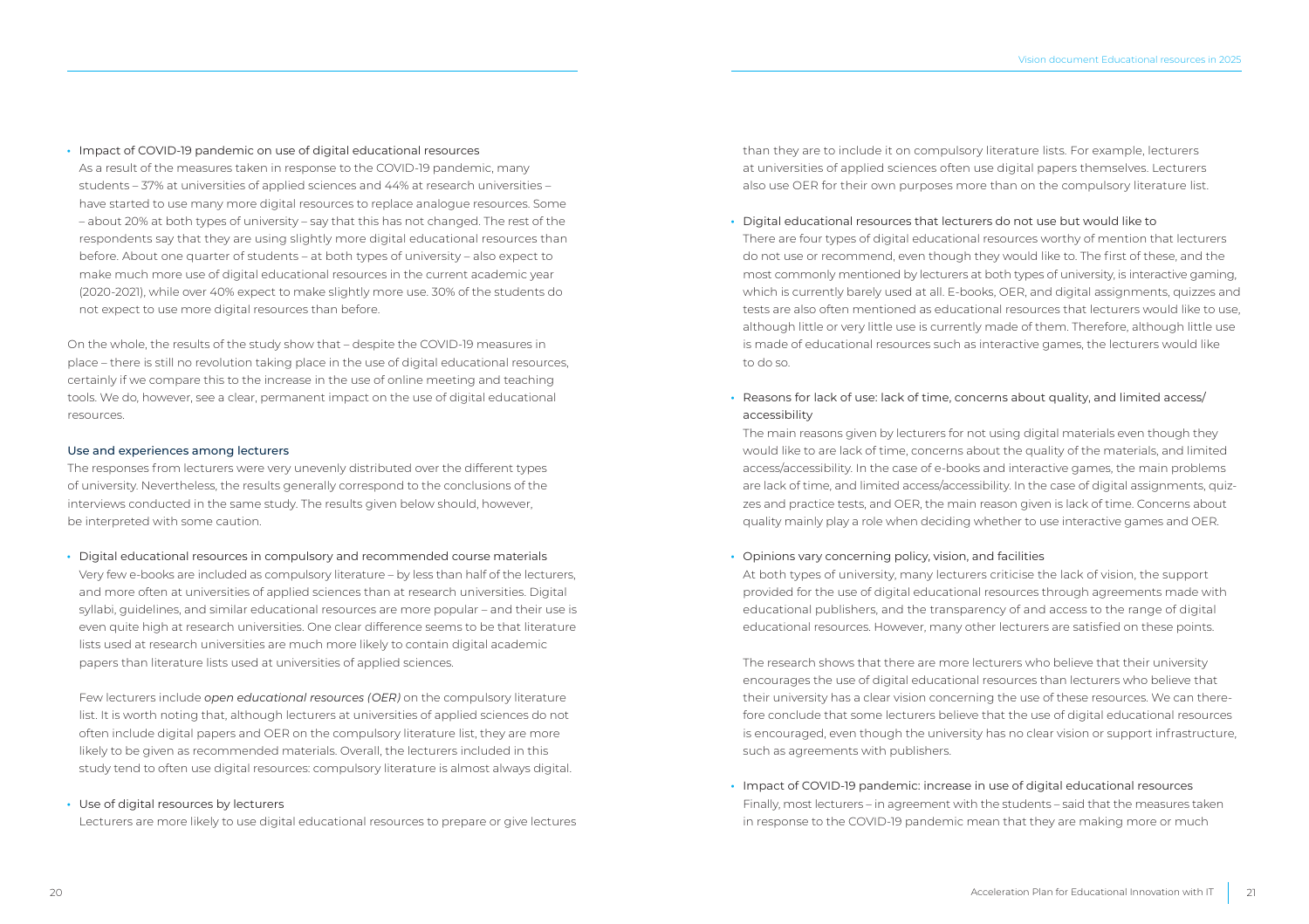more use of digital educational resources. Lecturers expect, more so than students, this trend to continue in the current academic year.

#### 4.2 Description of current situation: macro level

The research conducted by ResearchNed shows that many other education sectors and countries are facing the same challenges as the higher education sector in the Netherlands, namely a decline in control, ownership, and market power in the digital (open) educational resources supply chain.

#### Collective purchasing in other countries

In some countries, such as the US, higher education institutions have been working together for some time to combine their purchasing power and therefore counter the market power of suppliers. This is often initiated by concerns about price increases and the quality and availability of the digital educational resources. Other countries focus on developing and compiling free educational resources, to provide students and the general public with optimal access to education. Responsibility for this is usually placed with the universities and lecturers, and paid for by the government (e.g. in Norway).

Success factors for greater control, ownership, and market power in the digital (open) educational resources supply chain therefore seem to be:

- · Sufficient funding for centralised functions;
- · Adequate, continued technical support;
- · Distinctive features transparency, OER, respond to gaps in the market;
- · Offering combinations of accessible and affordable commercial and open educational resources;
- · Long-term relationships and contracts with publishers;
- · Open tenders also for publishers for content development;
- · Collective purchasing.

#### Dutch business models for digital (open) educational resources supply chain

Various models are found in Dutch higher education institutions for a digital (open) educational resources supply chain. In many cases, a combination of models is used. The most common business model is one in which the lecturer stipulates which commercial educational resources – usually analogue – are required. The lecturer looks at what is available and the students purchase the required materials. They either buy a new book or try to find an alternative, such as a library book or a second-hand book. The transaction is therefore between the end user (the lecturer or student) and the supplier (the publisher).

In another business model, mostly seen in institutions that offer PBL, the lecturer compiles a reading list together with the library. The students may then make use of the educational resources, which are paid for by the university. In this case, the transaction is between the publisher or platform provider and the university.

Other variations are also seen in which the transaction is not between the individual user – the lecturer or student – and the supplier, but between the institution and the supplier. In other words, no longer *business to consumer* (B2C) but *business to business* (B2B). Both of these models may also include an intermediary party between the supplier and the user, such as the platforms BUKU and Kortext.

#### 4.3 Conclusions: current situation

Students, lecturers, universities, publishers, distributors, and platform providers have very different ideas when it comes to the challenges, and therefore solutions, concerning access to and the use of digital educational resources in higher education. There is currently insufficient support, and certainly no urgency or general ambition, for the development of a collaborative chain approach.

#### Benefits of collaboration still unclear

Decision-makers are convinced that other partners in the supply chain do not recognise and understand their goals and interests. These convictions are so deep rooted because the benefits of collaboration are as yet unclear. As long as stakeholders do not see that each link has a role to play in the chain of providing and using digital educational resources, and what that role is, it is unlikely that a common ambition will develop to build new partnerships and models. Certainly not if these roles are not recognised by the other links in the chain, and if a fair price is not paid or received.

#### Place responsibility for conditions and standards with institutions

The situation could change very quickly if changes are made to the legal framework, such as permitting universities to charge students for the use of educational resources. Another change could be that higher education institutions work together to set conditions for commercial partners and publishers, by drawing up collective standards for the use of digital educational resources in education. Such conditions, which could also apply to the processing of personal data, would represent a step in the right direction as long as the control lies with the institutions.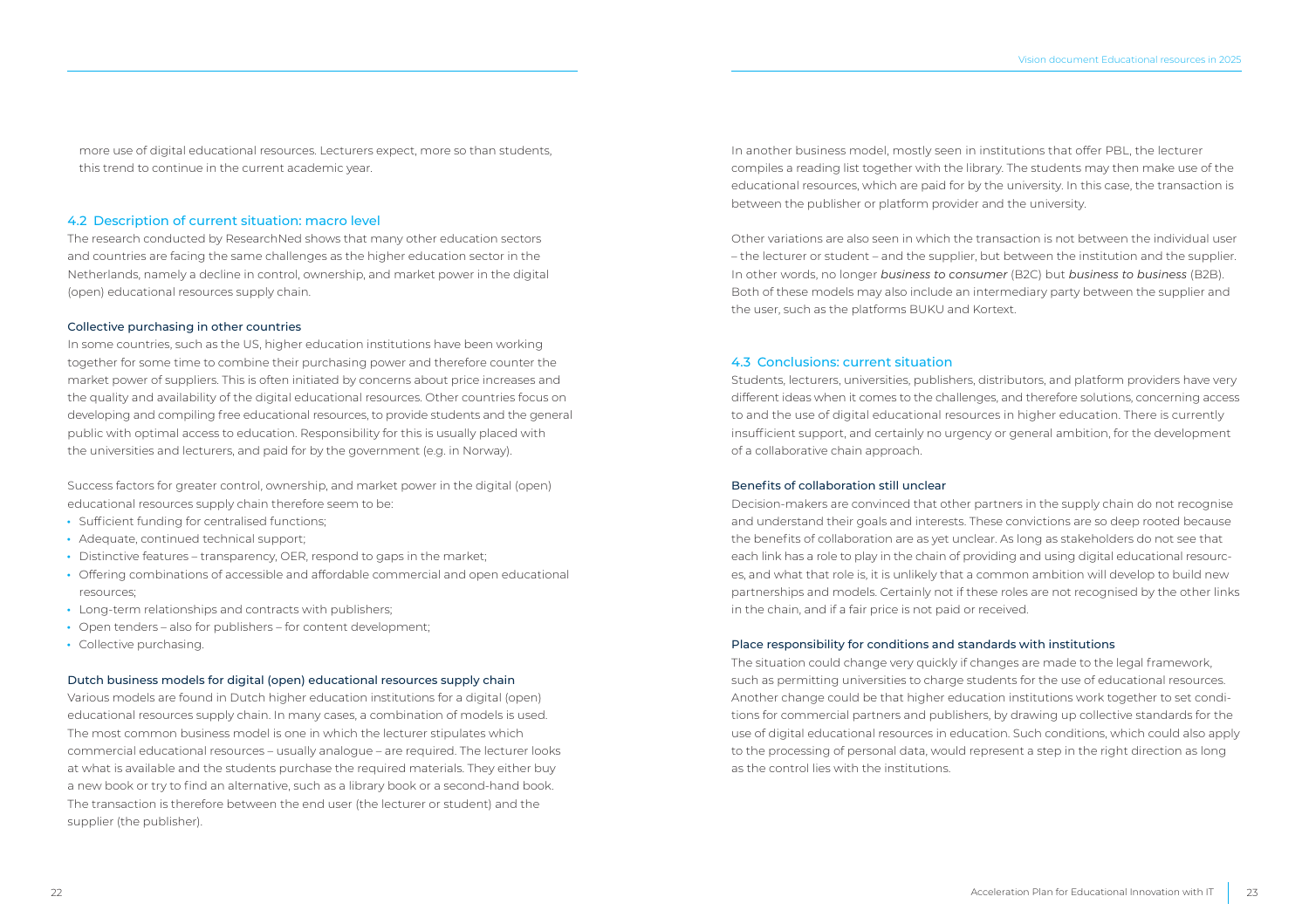#### Change in supply chain increases collective power

Examples from other countries and pilot projects such as the eStudybooks project show that a shift from B2C to B2B can increase the collective power of universities. This is more likely to be successful than when individual institutions (e.g. a library) or individuals in an institution (primarily lecturers) try to reach agreements on accessibility, conditions, and pricing.

Figure 2 visualises the current situation in two dimensions<sup>1</sup>: *:*

- 1. Licence type: *open licence* or *copyright protected*
- 2. Actor type: *individual* or *institutional*

The ovals describe the digital educational resources according to the two dimensions, with examples printed in blue. The initiatives assessed in the ResearchNed study are placed in the framework in black. The dashed lines show that the boundaries between the four quadrants should not be regarded as unassailable walls in the current situation.



Figure 2 Educational resources by licence and actor type

#### Benefits of open educational resources

Including OER in the resource mix has various benefits:

- · There are more resources available to a lecturer or student. This means that there are more options for tailoring learning materials to the specific requirements of the educational vision or didactic teaching method. Lecturers can also adapt the learning materials to their specific context.
- · Organising OER community platforms can ensure that resources are kept up to date. It also encourages the collaborative development of resources, including between universities.
- · At the meso and macro levels, a focus on OER can provide a counterweight to commercial materials – certainly with relation to the cost and data use issues associated with commercial resources.

For these benefits to be realised, OER need to be more widely adopted. To do this, we need at the very minimum:

- · A quality assurance system so that lecturers can be sure of the quality of OER;
- · An infrastructure to support lecturers in *instructional design,* IT and copyright issues.

<sup>&</sup>lt;sup>1</sup> Developed in dialogue by Ben Janssen and Robert Schuwer, based on the ResearchNed report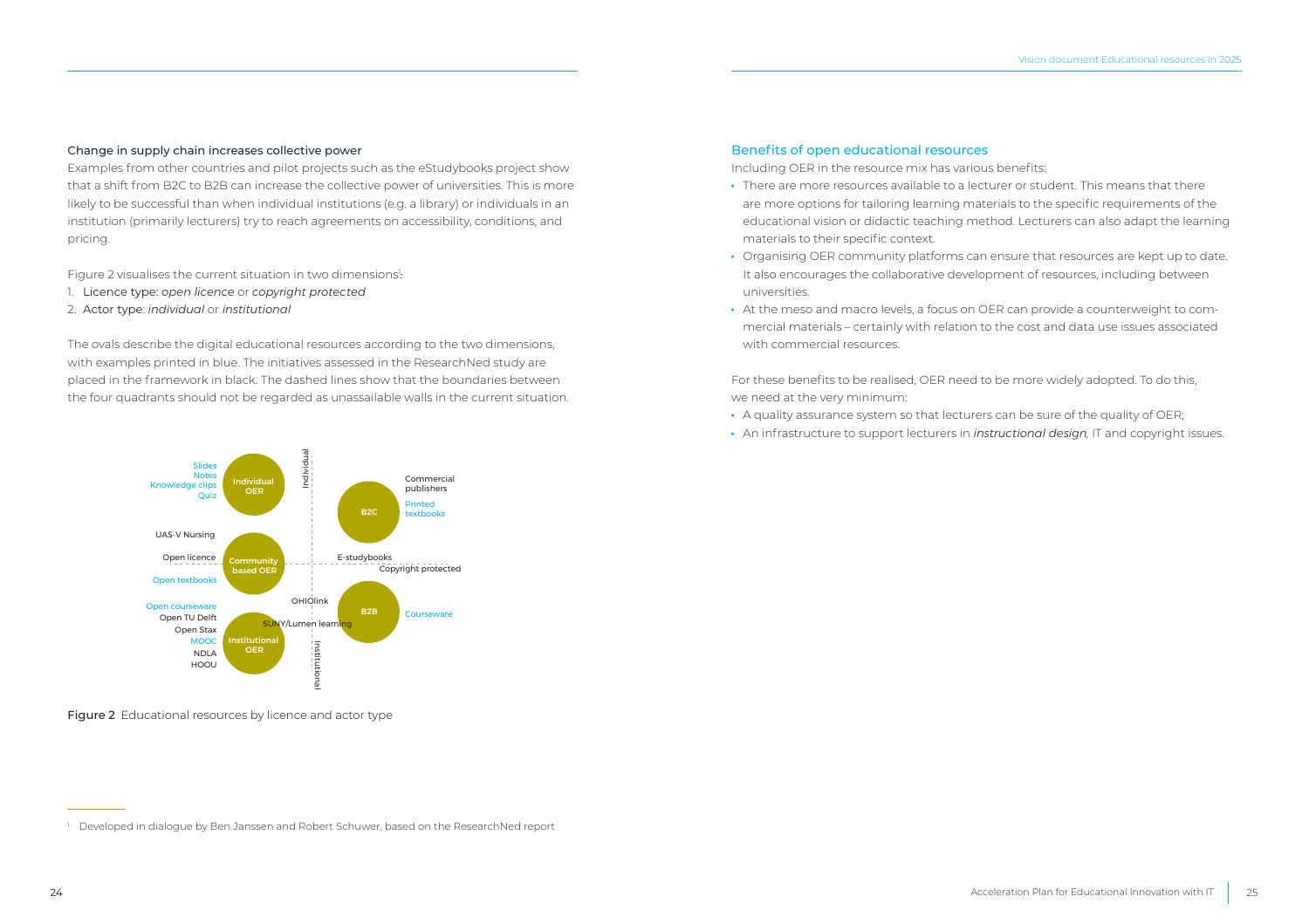### <span id="page-13-0"></span>5 Vision 2025

The vision must answer the following question:

*What, ideally, will the process of ensuring that lecturers and students can compile and use an optimal mix of educational resources by 2025 look like?*

To develop this vision and create a *road map* for 2025, the following principles have been drawn up, based on the results of the ResearchNed study (see Chapter 4) and the knowledge and experiences of the working group members.

Vision development principles:

- 1. The requirements and the process differ in each sector (universities of applied sciences and research universities) and in each academic discipline.
- 2. At a minimum, educational resources are easy to find, access, and use.
- 3. Educational resources can be accessed by every lecturer and student, without restrictions (including financial).
- 4. Educational resources can be incorporated into and, where possible, adapted to the specific learning context.
- 5. Educational resources can be easily integrated into the local platform/learning environment.
- 6. The quality assurance process is clear and transparent.
- 7. Lecturers and students encounter as few problems as possible in finding and accessing digital educational resources.
- 8. The privacy of lecturers and students who use digital educational resources is guaranteed.
- 9. Lecturers are encouraged and supported in the sharing and reuse of educational resources.
- 10 The universities have control of the user data.
- 11. The choice of educational resources is informed by the educational vision of the lecturer or university.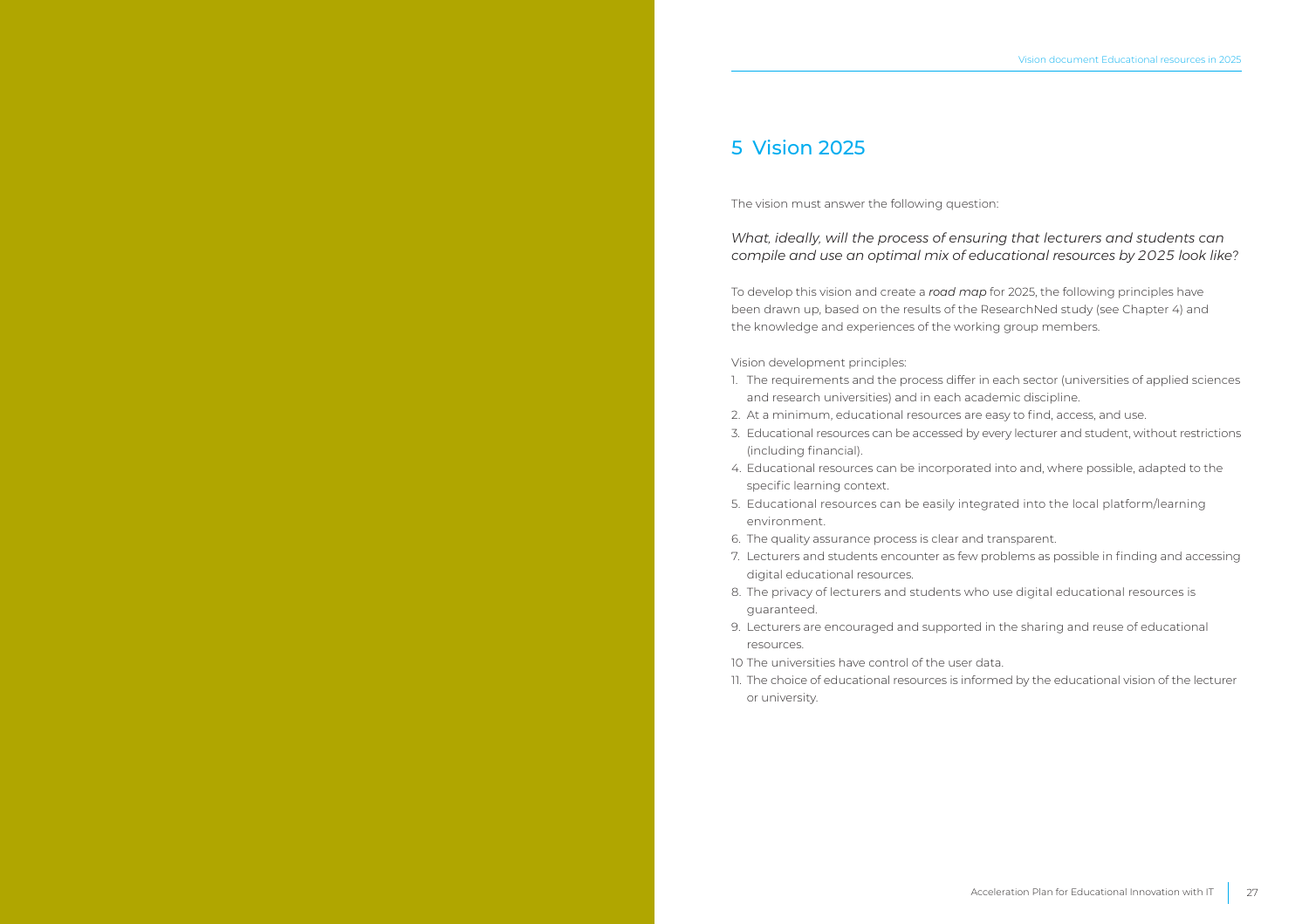<span id="page-14-0"></span>We have chosen to express this vision as a narrative (see Section 5.1), which describes what, ideally, the compilation and use of an optimal mix of educational resources by lecturers and students in 2025 will look like. The narrative has also been summarised as vision statements (see Section 5.2).

#### 5.1 Situation in 2025: narrative

#### Vision for educational resources

To achieve good quality education, it is essential to align the learning outcomes, the assessment tasks, and the teaching and learning activities – also called *constructive alignment[5](#page-26-0)*. It is easier to develop these elements if there is a clear educational vision at the institutional level; for example, which didactic teaching methods should be used – more teacher-centred or more student-centred? This vision has been developed at the meso or micro level for every institution by 2025, and determines the mix of educational resources chosen. This mix must make it possible to realise the required teaching and learning activities and corresponding assessment tasks.

#### Vision implementation

While developing the vision is the *first* step, its implementation forms the second step. Jeff Haywood<sup>2</sup> noted in his study '**The Changing Pedagogical Landscape'** <sup>6</sup> how difficult it can be to implement changes that are imposed from above3 . This is why the win-wins – if there are any – need to be described again for each step that is taken. It can help to focus on the interaction between the *top-down* and *bottom-up* approaches. For example, the educational vision and the educational resources vision that is derived from this could be placed in a more local context – that of the faculty or department. By 2025, every university has developed an educational vision that is supported by its lecturers, and that can therefore drive the mix of educational resources.

#### Support for lecturers and support staff members

Lecturers are encouraged to compile a mix of educational resources based on the educational vision. The aim is to make this process as easy as possible for them. An adequate support infrastructure has therefore been implemented by 2025, and is used by lecturers where necessary. This could include educational support (e.g. for the design of digital educational resources), IT and media support (e.g. for the production of VR material or videos), or legal support (e.g. for copyright issues regarding the sharing

and reusing of OER). It could also include support provided by the university library to ensure that resources are stored in a way that they can be easily searched and found.

#### Digital infrastructure

By 2025, it will be easy to compile and use a mix of educational resources in the lecturer's or student's personal virtual learning environment. From here, the educational resources should – through *single sign-on* – be easily searchable and usable. The educational resources may be developed within the institution, and could be a mix of open (available worldwide), semi-open (available within a certain group), and commercial resources (from commercial publishers). As soon as the editing of open and semi-open resources is made possible, lecturers and students will be able to do so as the tools will be available in the learning environment. This applies not just to content/sources, but also *courseware* such as interactive assignments, simulations, and quizzes.

#### Quality and recognition

A quality assurance system for educational resources will be in place by 2025. Lecturer community platforms and experts from outside the education sector will have a large part to play in this, in particular in the case of OER, which require regular reviews to remain up to date.

By 2025, the appraisal system will recognise lecturers who incorporate the institution's educational vision into their work – including an appropriate mix of educational resources – and who share this with their colleagues. This includes both recognition of the quality of what is being shared, as well as the fact that lecturers are sharing and reusing materials. This could, for example, be incorporated into a system based on the current Association of Universities in the Netherlands (VSNU) *Recognition & Rewards* system.

#### Affordability

The costs of commercial educational resources must be realistic and feasible for students and lecturers. Under current legislation, it is not permitted to compel students to buy compulsory literature, but an alternative must be provided. Such an alternative is often lacking or difficult to realise in the case of commercial digital resources. In 2025, therefore, educational resources will be purchased by the universities, who are in a stronger position – for example, by collaborating with other universities to purchase a product as a country – to negotiate a better price with publishers. Universities may also use their budgets to develop, publish and maintain their own educational resources, under an open licence. The Norwegian *Digital Learning Arena4* model could serve as an example.

<sup>&</sup>lt;sup>2</sup> Of the University of Edinburgh

<sup>&</sup>lt;sup>3</sup> Haywood calls this the chalk-face level.

<sup>4</sup> De Nasjonal Digital Læringsarena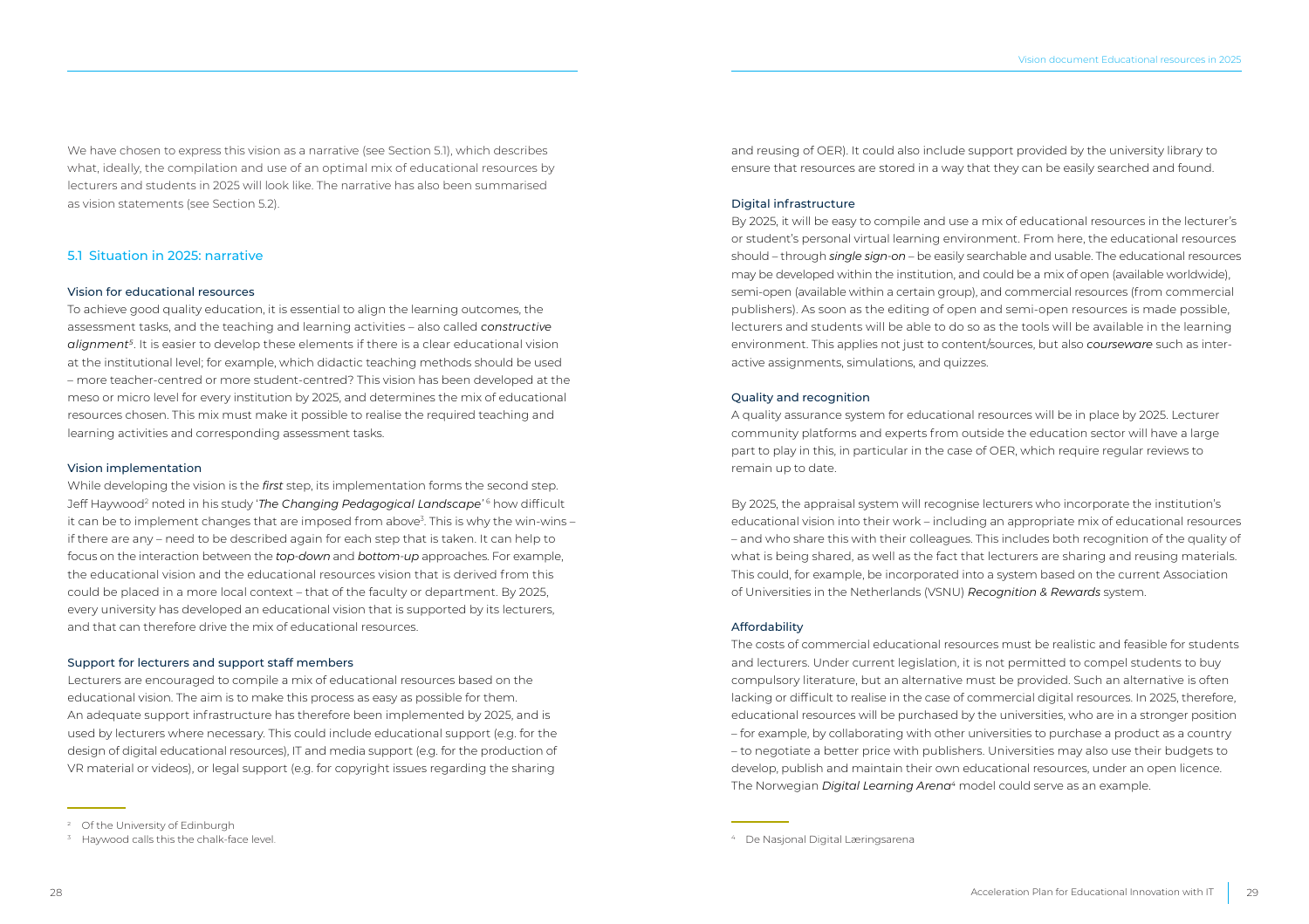#### <span id="page-15-0"></span>**Privacy**

The privacy of lecturers and students who use digital educational resources must be guaranteed. In 2025, therefore, institutions have drawn up agreements with the parties involved, which comply with the GDPR and guarantee data protection for users. These agreements will also ensure that institutions have access to or own the user data provided by the educational resources, to improve teaching and supervision.

#### Ambitions of the Ministry of Education, Culture and Science

By 2025, the ambitions of the Ministry of Education, Culture and Science (OCW) relating to digital educational resources as described in the strategic agenda for 2019[7](#page-26-0) (p. 68) have been implemented:

*"Educators are more able to innovate if they have access to a wide range of open digital educational resources. These resources include digital, open access textbooks and instruction videos, as well as advanced IT such as gaming, virtual reality, augmented reality, and artificial intelligence. By sharing digital educational resources openly on community platforms, educators can reuse one another's resources and provide feedback to improve the materials.*

*Students too, working at different times and in different locations, need to be able to access digital educational resources. It is also important that the digital educational resources, learning environments and websites can be accessed by all students and staff, and therefore meet the applicable standards and guidelines.*

*The ambition from the previous strategic agenda – a significant proportion of educational resources are digital in 2025 – still applies, so that sharing and reusing educational resources becomes common practice among educators. This will have an impact on the educational resources market, which is currently dominated by commercial publishers.*

*→ To encourage the use and reuse of digital open educational resources, their publication will be made a condition for grants such as the Comenius grant. Should the Dutch Research Council (NWO) grants and other grants result in the development of educational materials, OCW expects researchers and educators to publish these as open educational resources. OCW will discuss this with NWO."*

#### 5.2 From narrative to vision statements

The narrative in Section 5.1 can be summarised as the following vision statements. These statements are ordered in accordance with the framework applied by Research-Ned to describe the current situation (see Chapter 4).

| No.            | Level             | Dimension                           | <b>Statement</b>                                                                                                                                                                                                                                                                                                                                                                                                        |
|----------------|-------------------|-------------------------------------|-------------------------------------------------------------------------------------------------------------------------------------------------------------------------------------------------------------------------------------------------------------------------------------------------------------------------------------------------------------------------------------------------------------------------|
| 1              | Meso              | Education<br>strategy and<br>policy | Each higher education institution has a vision regarding<br>the acquisition, management, use, and sharing of edu-<br>cational resources that reflects its educational vision.                                                                                                                                                                                                                                           |
| $\overline{2}$ | Meso/<br>micro    | Education<br>strategy and<br>policy | Staff members who are directly involved in education<br>in the institution (lecturers and support staff) are aware<br>of, support, and, where possible, implement this edu-<br>cational vision.                                                                                                                                                                                                                         |
| 3              | Meso $/$<br>micro | Culture and<br><b>HRD</b>           | The appraisal system recognises and rewards lecturers<br>who incorporate this educational vision into their work<br>- including an appropriate mix of educational resources<br>- and who share this with their colleagues. This includes<br>the open sharing and reuse of educational resources.                                                                                                                        |
| 4              | Micro             | Education<br>strategy and<br>policy | The choice of and demand for educational resources<br>reflect the educational vision of the institution/depart-<br>ment. The educational resources serve to achieve the<br>educational vision.                                                                                                                                                                                                                          |
| 5              | Meso              | Organisation                        | Each institution has an organisational infrastructure in<br>place that includes a support infrastructure to enable<br>lecturers and students to compile and use their optimal<br>mix of educational resources. This includes sufficient<br>time for lecturers and support staff.                                                                                                                                        |
| 6              | Macro/<br>meso    | Technology and<br>infrastructure    | A technical infrastructure is in place - nationally or per<br>institution - that allows user-friendly access to all digital<br>educational resources for higher education through<br>a single portal in the personal learning environment.<br>This includes open, semi-open, and licensed educational<br>resources (from publishers). User privacy is guaranteed<br>and the institution has ownership of the user data. |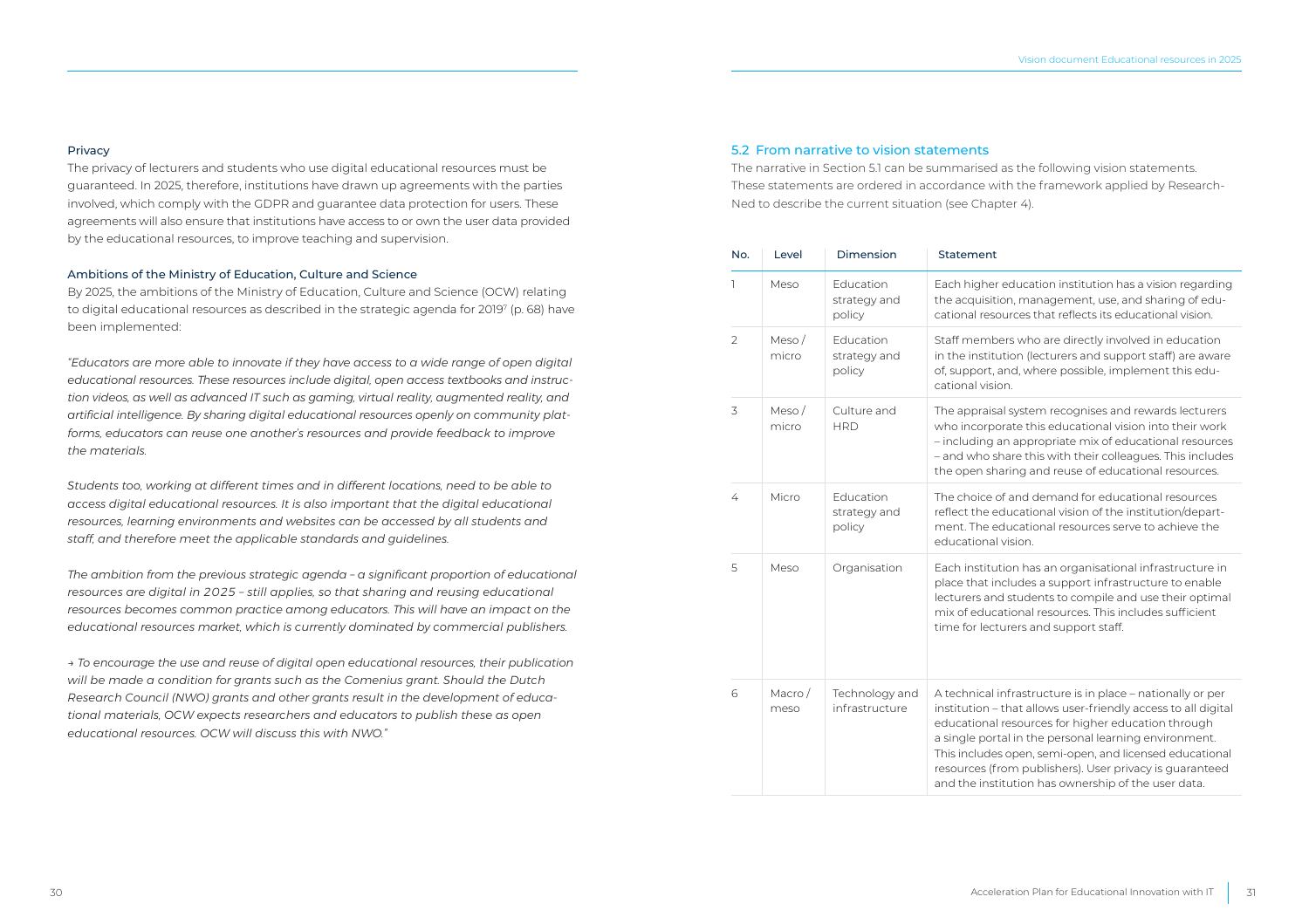<span id="page-16-0"></span>

| No. | <b>Level</b>      | Dimension                | Statement                                                                                                                                                                                                                                                                                                    |
|-----|-------------------|--------------------------|--------------------------------------------------------------------------------------------------------------------------------------------------------------------------------------------------------------------------------------------------------------------------------------------------------------|
|     | Macro $/$<br>meso | Economics<br>and finance | Educational resources and licences are purchased<br>jointly or by individual institutions, under terms and<br>conditions developed by the individual institutions<br>or collectively.                                                                                                                        |
| 8   | Macro             | Legal and<br>requlatory  | A national set of agreements is drawn up with suppliers<br>of educational resources regarding privacy, standards,<br>and user data. At a minimum, these ensure that insti-<br>tutions have access to data relating to the processes<br>concerning access to and the use of digital educational<br>resources. |

Table 1 Vision statements according to the ResearchNed framework

#### From current to future situation

Figure 3 visualises the relationship between the current situation and the future situation, based on the SENSE model<sup>8</sup>. In this model, a *road map* is drawn from the current, changing landscape to the planned landscape in 2025. For the sake of clarity, examples are provided for each element.



Figure 3 From current to planned digital (open) educational resources landscape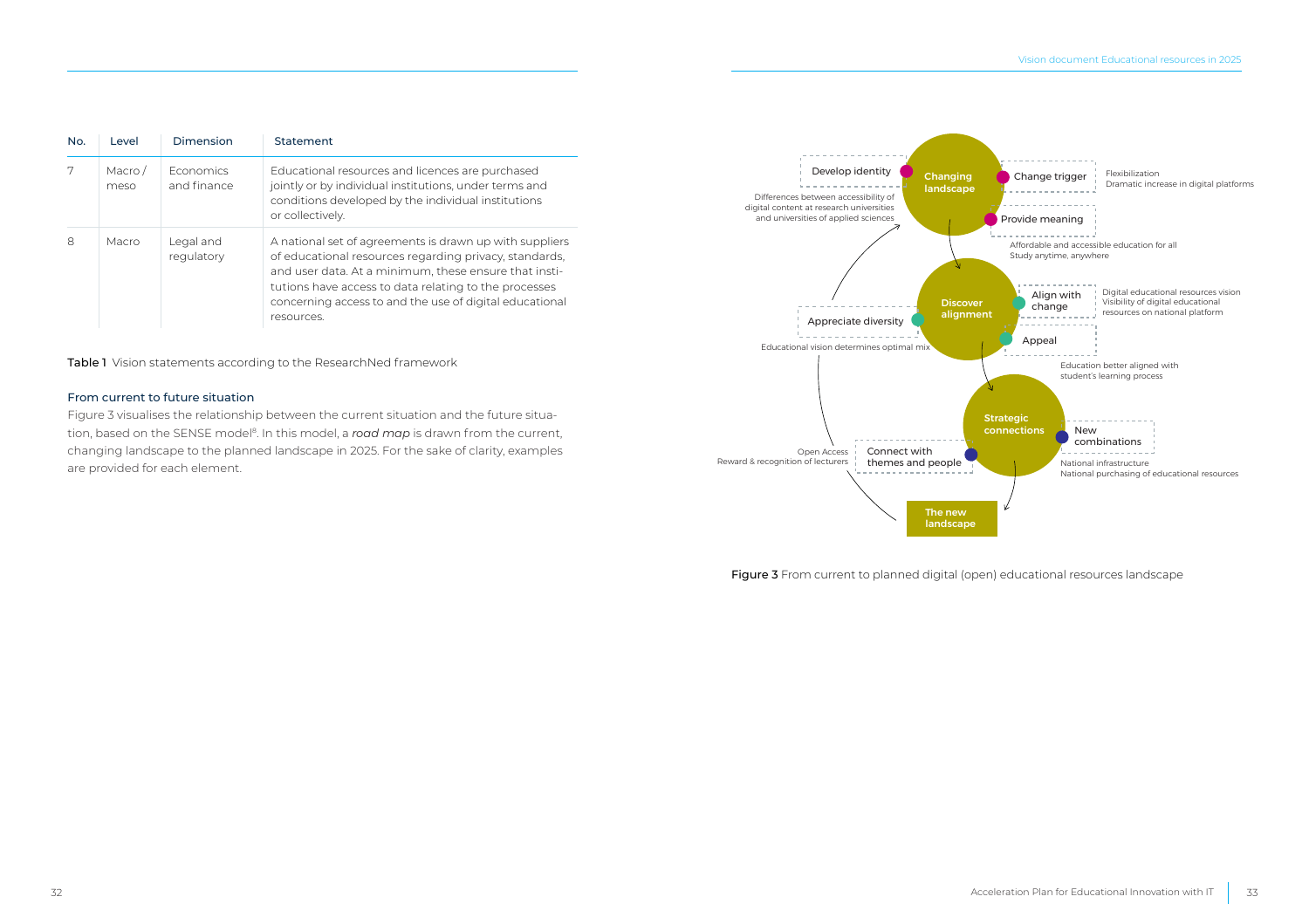### <span id="page-17-0"></span>6 Building blocks for successful realisation

To achieve the planned situation by 2025, building blocks have been developed to ensure that the vision statements can be realised. These building blocks need to answer the question:

*What is required for lecturers and students to be able to compile and use an optimal mix of educational resources?*

We first describe the building blocks, then prioritise the activities that we believe are essential.

#### 6.1 Building block: Vision and organisation

This building block is linked to the following vision statements:

#### Vision statement 1:

*Each higher education institution has a vision regarding the acquisition, management, use, and sharing of educational resources that reflects its educational vision.*

#### Vision statement 2:

*Staff members who are directly involved in education in the institution (lecturers and support staff) are aware of, support, and, where possible, implement this educational vision.*

#### Vision statement 4:

The choice of and demand for educational resources reflect the educational vision of *the institution/department. The educational resources serve to achieve the educational vision.*

#### Vision statement 5:

*Each institution has an organisational infrastructure in place that includes a support infrastructure to enable lecturers and students to compile and use their optimal mix of educational resources. This includes sufficient time for lecturers and support staff.*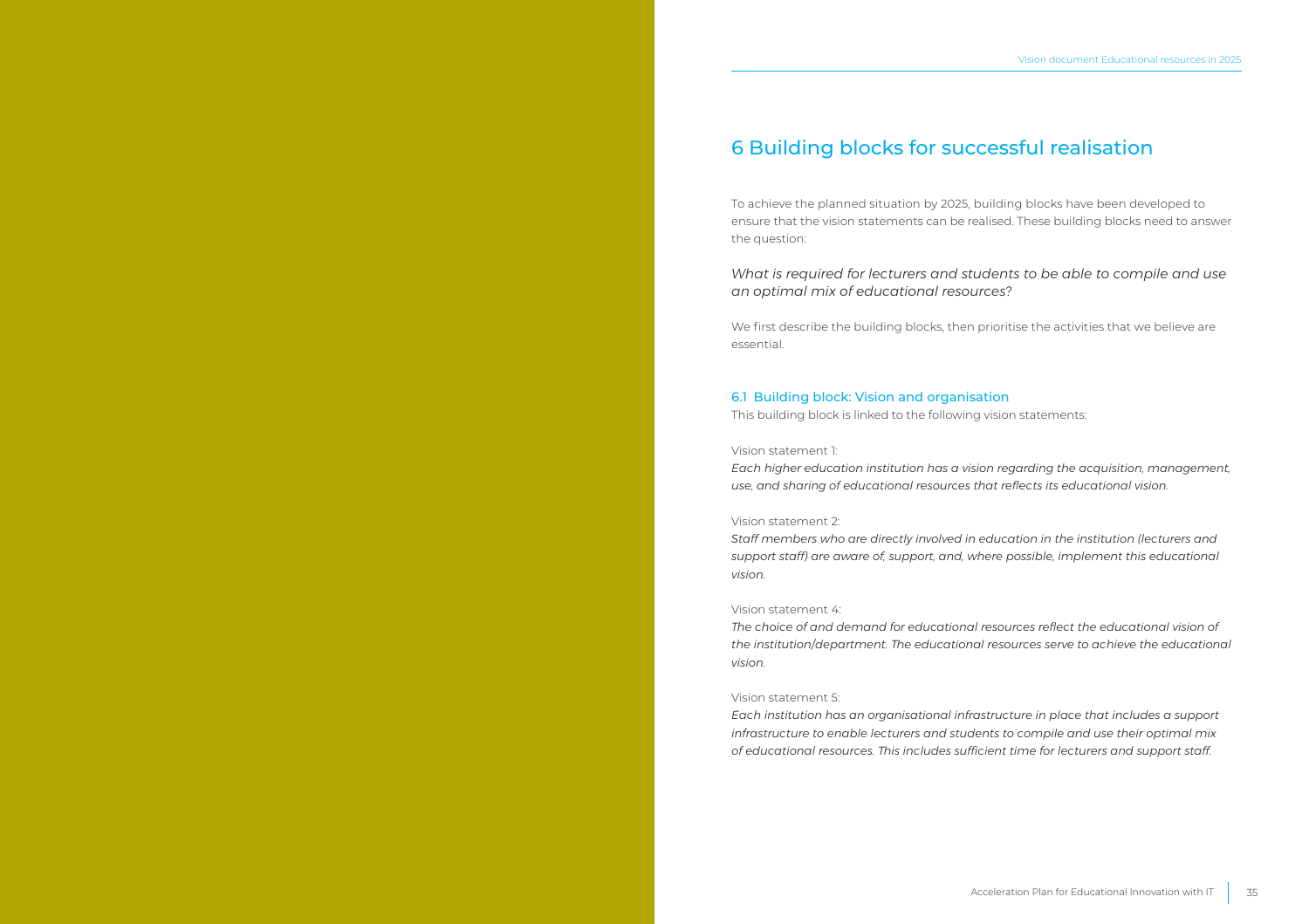#### Current situation

Most institutions have a vision of the education that they wish to provide, both at the institutional level and at the faculty, institute, or department level. However, a complementary vision for the compilation and use of digital educational resources is often missing. This is partly due to vested interests in the use of – often analogue – educational resources, at various levels and among various stakeholders, such as libraries, study associations, campus bookshops, and lecturers, who are often the authors of these materials. There is no general overview of or insight into the impact of these interests on the use of digital educational resources.

To give an example, the use of analogue educational resources requires little effort, due to the logistical processes in place in the institutions. Compared with this, the process of introducing digital educational resources is much more complex for lecturers, and therefore more time-consuming. The challenges in this process include copyright, privacy, and the risk of a *vendor lock-in*. Furthermore, existing agreements that apply to analogue educational resources cannot be simply transferred to agreements for digital resources, for example with relation to content policy and the educational resources supply chain, which includes purchasing, access, flagging, review, and redundancy.

As far as access to education is concerned, digital resources would seem to offer more opportunities than analogue resources for students with a disability or additional needs. This can also lead to more awareness of the way in which educational resources are developed and made available.

For students, both cost and necessity are important: if a resource is not needed for a test, they will make no or little use of it. Also, if students have problems accessing or using a resource the first time, for example because of problems with the platform and completeness, quality, or availability, it will be hard to convince them to try again. Lecturers who want to share their own resources or reuse those of others require specific support in this area.

#### Approach

An educational vision will be developed by each university and translated into a vision for educational resources. At a minimum, this meets the following requirements:

· Attention is paid to ensuring a clear and transparent quality assurance process for educational resources. This is particularly important with regard to OER, to remove concerns of students and lecturers regarding quality. This can be achieved by implementing a *peer* review process and a user evaluation system.

- · It is clear which materials lecturers share and reuse, and how these materials are valued (e.g. extent and scale of sharing/reuse and satisfaction among *peers* and users). Lecturers and support staff may include these activities in their personal development and assessment schemes.
- · There is greater *awareness* among lecturers and support staff of the association between educational resources and the educational vision.
- · Measures are in place to ensure agreement between lecturers and staff concerning compilation of the optimal mix of educational resources, taking into account the educational vision and personal ideas.
- · A support infrastructure is in place. This includes educational support, also called *instructional design*, procedural support (the educational resources supply chain and its use by actors in the education sector), and legal and IT support.
- · A logistical infrastructure is in place, including agreements with publishers about access to analogue and digital educational resources. A multidisciplinary team can develop a process, or *workflow*, to support lecturers in compiling a mix of educational resources that they then offer to students – ideally within the learning environment. The technical infrastructure that is developed will also affect the organisation.

Within the Vision and organisation building block, one or more institutions – either universities of applied sciences or research universities – may follow the trajectory described above, with the support of SURF and the Acceleration Plan. The Towards digital (open) educational resources zone is currently developing a *toolkit* to support the transition to digital educational resources. The experiences of the institutions can form *good practices* for other institutions.

#### Principles

The following principles apply in this building block:

- · The quality assurance process is clear and transparent.
- · Lecturers and students encounter as few problems as possible in finding and accessing digital educational resources.
- · Lecturers are encouraged and supported in the sharing and reuse of educational resources.
- · The choice of educational resources is informed by the educational vision of the lecturer or university.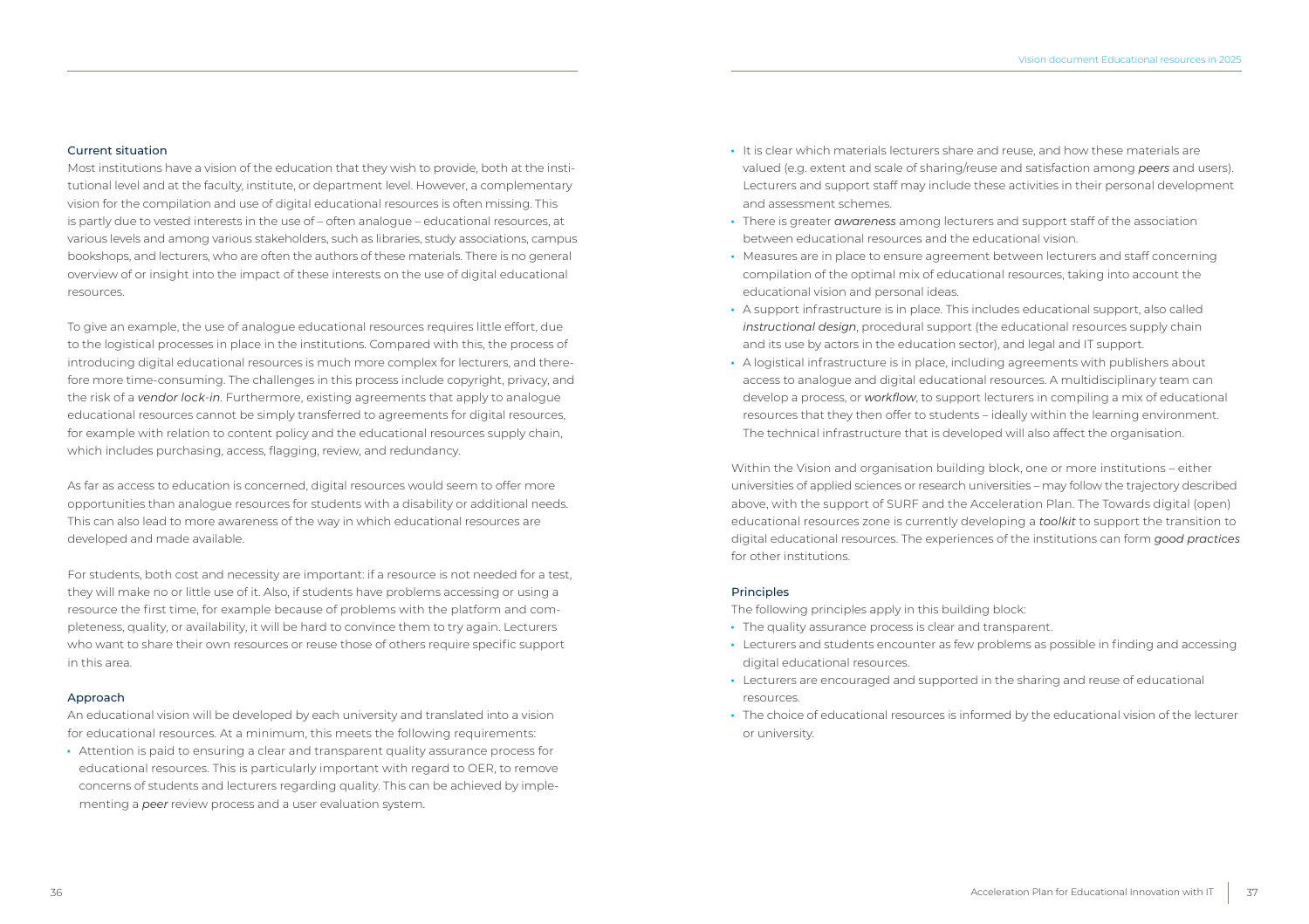#### 6.2 Building block: Financial model

One of the general principles of the use of digital educational resources is that the cost is reasonable and affordable. This leads to the following vision statement:

#### Vision statement 7:

*Educational resources and licences are purchased jointly or by individual institutions, under terms and conditions developed by the individual institutions or collectively.*

#### Financial challenges

A number of financial challenges that were mentioned earlier in this document are described here in more detail:

- · Publishers are seeing their turnover drop and are looking for new business models. Educational resources are therefore becoming more expensive and may be subject to restrictions, and in some cases the publisher refuses to publish a digital version.
- · It is difficult to obtain insight into the total cost of digital educational resources, due to the many forms of purchase/acquisition:
- purchase of books/e-books by individual students, sometimes with a study association discount;
- decentralised purchase of educational resources by faculties/departments;
- purchase of second-hand books by students;
- 'illegal' reuse by photocopying textbooks;
- reuse of academic papers;
- increase in e-books on loan from libraries.
- · Students have to purchase one or more books, not all of which will actually be used.

A new model is therefore needed that provides students and lecturers with easy and efficient access to a wide range of learning materials.

#### Current situation

Each institution/degree programme produces a literature list that is published in the course handbook or the virtual learning environment. As this cannot be changed, it should give a good idea of the compulsory books and e-books. However, we often see that not all of the literature on the list is actually needed, and that some of this information takes a while to get through. New materials such as films and websites are also added through the virtual learning environment. Students can purchase the books and e-books, but as many as possible are also available in the university library. Whenever possible, the university libraries purchase all of the books and e-books on the reading lists, so that students do not have to buy them. This is in fact required by law, which states that an institution must offer a free alternative to the purchase of compulsory literature.

As far as e-books are concerned, it is often difficult, or sometimes impossible, to arrange access for students without restrictions on the number of simultaneous users, even though this is a requirement for learning materials. The result is that the cost of such e-books can often be huge. Even so, the number of e-books available through the universities is increasing, and the number of physical books on the literature list decreasing. A shift is therefore already taking place from individual purchase by students to purchase by the universities.

It may be possible to collate the literature lists on the basis of which the university libraries purchase educational resources for all the universities in the Netherlands. This would give an idea of the collective cost of educational resources, recognising that these lists are never fully complete. Based on this, an indication of the cost per student could be made for each degree programme.

#### Approach

As more e-books are being used by universities, there are more opportunities for collaboration between universities in the Netherlands, and for a new cost model. If institutions rather than individual students are responsible for buying e-books, better access and prices can be negotiated with publishers. A collective approach will also help universities to obtain a good deal with publishers.

A similar model has been experimented with in the eStudybooks pilot. However, this was not very successful as the students still had to pay to use the books. If the institution, through the university library, is responsible for this, the publisher can be sure of payment and a better deal can be negotiated.

One possible future scenario is that all the compulsory literature is provided in digital form to every student who is registered on a course through a national platform linked to the virtual learning environment. This could be organised by the libraries, by drawing up contracts with the publishers. If necessary, an aggregator – a company that provides a platform for access to e-books from different suppliers – can be used. The libraries could share the costs, similar to the model used for academic e-journals. Such a platform could be combined with a platform for OER.

#### Steps

For this model to be realised, the following first needs to be achieved:

- · Insight into the current costs for the institutions and individual students.
- · The possibility to reduce costs through centralised procurement.
- · The willingness of publishers to make e-books available with no restrictions for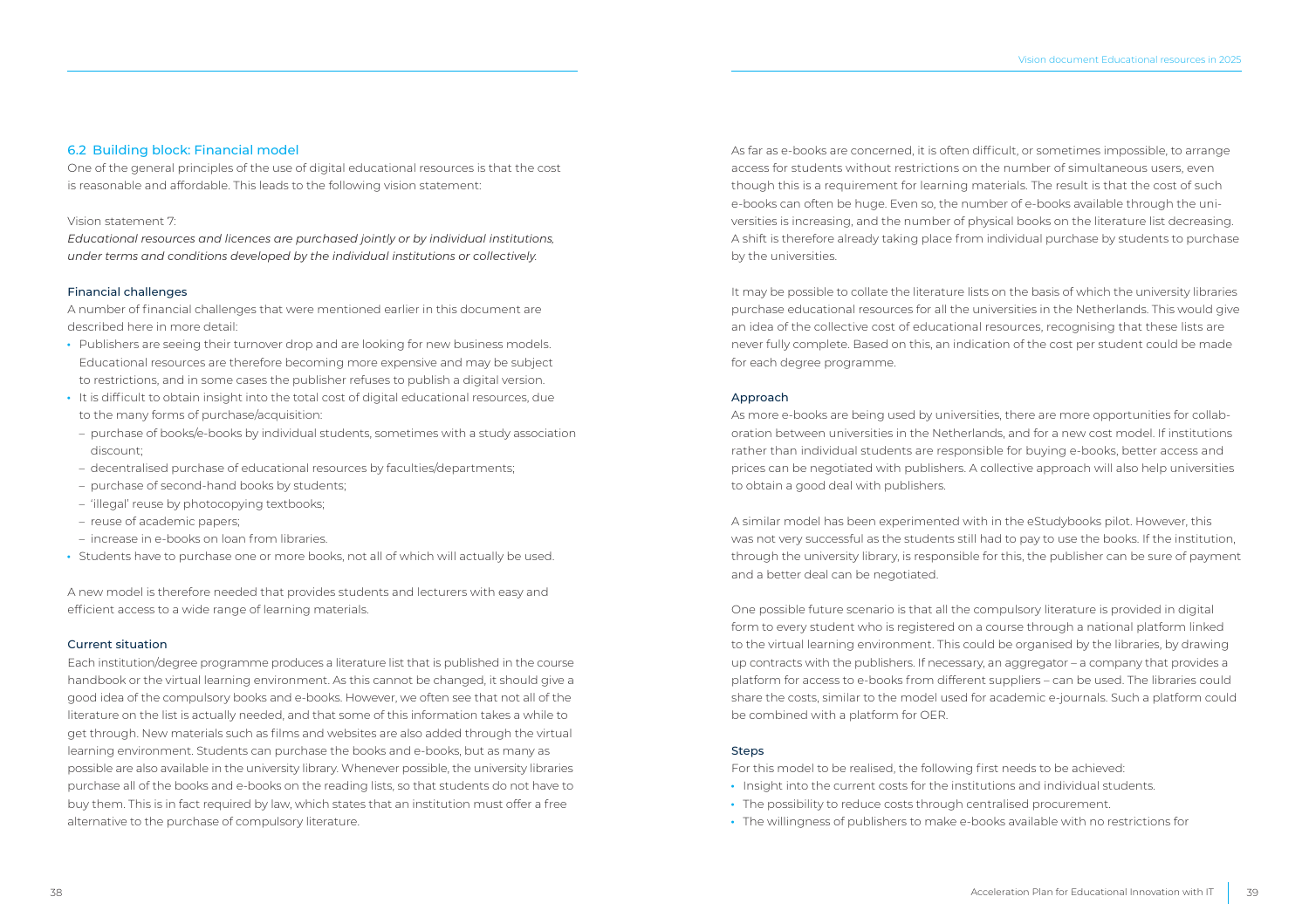simultaneous use and at a reasonable price and, where possible, with automatic updates when a new version is published.

· Confidence in the security of the system. Publishers currently implement restrictions as they are worried that students will share materials without paying. However, this is no longer an issue if agreements are drawn up nationally, as every student has access and sharing is no longer necessary.

It may be possible to begin a pilot scheme with *one publisher*, to examine the feasibility of the model. Even though the eStudybooks pilot was not very successful, publishers may be more willing to cooperate if the platform is maintained and paid for by the libraries rather than individual students.

We expect international publishers to be more willing to take part in such a scheme as they already work with similar models in other countries.

The following questions need to be answered before such a pilot scheme can be put in place:

- · Which publisher currently provides OER that are used by more than one university?
- To answer this, an overview of the compulsory literature in each university is required. This could be provided by the university libraries.
- · Which publisher is willing to enter into an agreement with a group of universities and to reduce the restrictions on access to its resources to a minimum?
- · What can be done to convince universities to pay for this, rather than expecting individual students to pay?

#### Principles

The following principles apply in this building block:

- · The requirements and the process differ in each sector (universities of applied sciences and research universities) and in each academic discipline.
- · Educational resources can be accessed by every lecturer and student, without restrictions (including financial).
- · Educational resources can be incorporated into and, where possible, adapted to the specific learning context.
- · Educational resources can be easily integrated into the local platform/learning environment.
- · The privacy of lecturers and students who use digital educational resources is guaranteed.
- · The university has control and ownership of the user data.

#### 6.3 Building block: National set of agreements

This building block is linked to the following vision statement:

#### Vision statement 8:

*A national set of agreements is drawn up with suppliers of educational resources regarding privacy, standards, and user data. At a minimum, these ensure that institutions have access to data relating to the processes concerning access to and the use of digital educational resources.*

#### Current situation

Lecturers need digital educational resources and supplementary materials to textbooks and other *courseware*. Publishers provide this through their own platforms and collect data on the use of their digital resources. This is valuable data for universities, lecturers, and publishers, and is stored both on the publisher platform and by the university. However, organisations in the Netherlands must do their best to ensure students' privacy and data security. This means that universities must obtain permission from individual students about which data may be used and stored.

With this in mind, a national set of agreements must be drawn up with suppliers of digital educational resources to ensure that lecturers and students can easily access all the resources that they need through a single portal – the personal learning environment. User privacy must therefore be guaranteed and ownership of the user data placed with the university.

#### Approach

A number of national initiatives are currently ongoing in the Netherlands related to the ambition to develop a national set of agreements with publishers and suppliers. Collaboration with these initiatives is being sought, with the aim to achieve synergy and consistency in the centralisation of tools for the creation, sharing, and publication of educational resources.

Data control is one of the key focal areas in the SURF 2-Year Plan 2021-2022. A joint vision is being developed by SURF for the safe, reliable, and privacy-sensitive use of education, study, research, and medical data. The processes by which SURF shares relevant knowledge and expertise are also being considered. The outcomes of these activities will therefore contribute to the development of a national set of agreements for educational resources.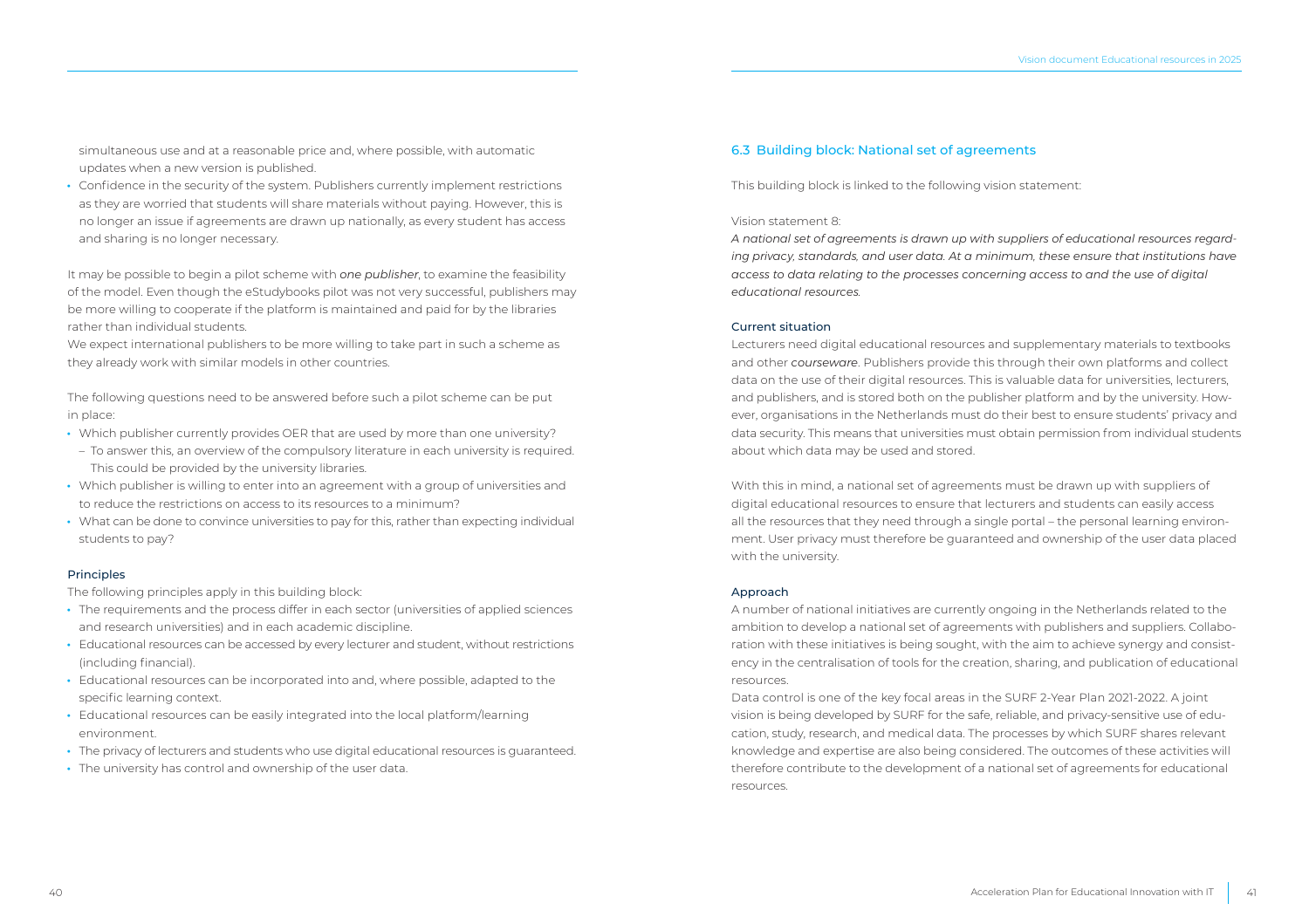<span id="page-21-0"></span>The national set of agreements concerning standards for metadata, integration, and interoperability are similar to the standards already applied on the national SURF platform and the Towards digital (open) educational resources zone for sharing, searching, and finding digital educational resources. The national set of agreements also builds on the existing SURF legal standards framework $9 - a$  $9 - a$  model contract/data processing agreement plus data security guidelines that is used by universities to draw up agreements for privacy and security.

#### **Steps**

- · The first version of the national set of agreements will be developed together with the above-mentioned initiatives.
- · The national set of agreements will first be tested on a small scale in a *pilot* with three suppliers, and adapted based on the outcomes.
- · Following the development of version 1 of the national set of agreements, responsibility for the national set of agreements will pass to SURF.
- · The national set of agreements will be reviewed and updated once a year, together with the main stakeholders.
- · Activities such as workshops or a *challenge day* will be organised to encourage the use of digital educational resources and to support implementation and further professionalisation. Both the universities and suppliers will take part in these activities.
- · Knowledge development and dissemination will be organised at the national level.

#### **Principles**

The following principles apply in this building block:

- · The requirements and the process differ in each sector (universities of applied sciences and research universities) and in each academic discipline.
- · Educational resources can be accessed by every lecturer and student, without restrictions (including financial).
- · Educational resources can be easily integrated into the local platform/learning environment.
- · The privacy of lecturers and students who use digital educational resources is guaranteed.
- · The university has control and ownership of the user data.

#### 6.4 Building block: Technical infrastructure

This building block is linked to the following vision statement:

#### Vision statement 6:

*A technical infrastructure is in place – nationally or per institution – that allows user- -friendly access to all digital educational resources for higher education through a single portal in the personal learning environment. This includes open, semi-open, and licensed educational resources (from publishers). User privacy is guaranteed and the institution has ownership of the user data.*

#### Current situation

SURF provides various services for a technical infrastructure for digital educational resources:

- · Sharekit: for storing and sharing digital educational resources.
- · As of 1 January 2021, a service for searching and finding OER.
- · The CopyRIGHT tool: to advise lecturers on the use and reuse of copyrighted material, licences, and *open access* alternatives.
- SURF is developing this tool in collaboration with universities.
- · SURF is exploring the possibilities of providing an infrastructure for *learning analytics*, to enable universities to process, analyse, and visualise study data from different platforms safely and reliably.

As well as developing IT facilities and innovations, SURF is also working together with education institutions to develop a knowledge agenda, to disseminate knowledge on OER and encourage its adoption in the Netherlands. For many years, such knowledge has primarily concerned the sharing and finding of OER but, since the launch of the Acceleration Plan and the Towards digital (open) educational resources zone, we are seeing a shift in focus towards a mix of OER, semi-OER, and commercial content. The SURF infrastructure was therefore extended in 2020 with added functionality for semi-OER.

The Towards digital (open) educational resources zone also attempted in 2020 to more precisely identify the needs of lecturers with relation to digital educational resources and the creation, editing, and sharing of collective materials. The ambition is to develop a set of *requirements* for the digital educational resources infrastructure, which the zone will implement starting in 2021. The zone is therefore responding to the more general need to develop a national infrastructure that lecturers can use to find, create, edit, and share various forms of content, either in an open setting or as a closed group. This content may be open, semi-open, or commercial.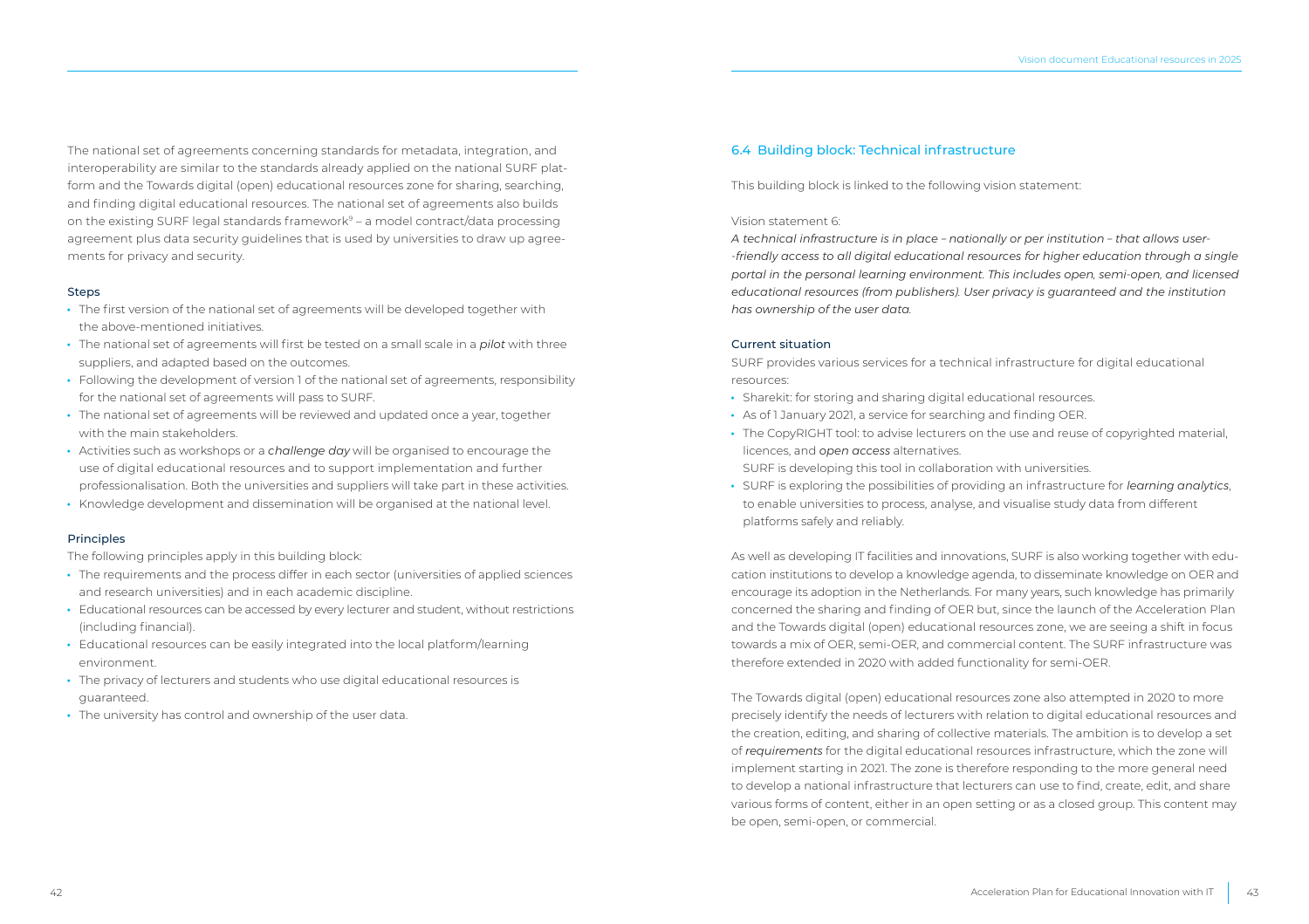#### Approach

Ensuring access to all digital educational resources through a university's virtual learning environment requires collaboration between various stakeholders and national data control and services. The national SURF system for sharing, searching, and finding digital educational resources (open, semi-open, and commercial) will therefore be extended with university systems and third-party systems. This will make it possible to put in place a single service that ensures that data can be exchanged between the various systems.

The universities and other parties (e.g. publishers and platforms such as BUKU and Kortext) are responsible for integration of the systems and data exchange. SURF will provide services at the national level for the implementation of standards, privacy, security, and system start-up support. The planned technical infrastructure for 2025 is shown in figure 4.



#### Figure 4 Planned technical infrastructure in 2025

SURF can also purchase existing systems for the creation and editing of digital educational resources. This will allow universities to make an informed choice between systems that meet the requirements and can be easily integrated into the present system. Examples are authoring tools and video software that can store, share, and play.

#### **Steps**

- · Establish responsibilities and structure of national service.
- · Obtain commitment from higher education institutions.
- · Invest in infrastructure: develop a centralised portal for open, semi-open, and commercial content and an infrastructure for commercial content.
- · Centralised purchase of existing systems for the creation and editing of digital educational resources.
- · Provide support for integration of university systems with commercial systems.
- · Stimulate and support implementation of standards relating to privacy, integration, data-interoperability, and metadata.
- · Invest in adoption and implementation of required technical infrastructure in higher education institutions.
- · Ensure national (and international) compatibility of standards.
- · Ensure national (and international) compatibility of architecture.

#### Principles

The following principles apply in this building block:

- · At a minimum, educational resources are easy to find, access, and use.
- · Educational resources can be accessed by every lecturer and student, without restrictions (including financial).
- · Educational resources can be easily integrated into the local platform/learning environment.
- · Lecturers and students encounter as few problems as possible in finding and accessing digital educational resources.
- · The privacy of lecturers and students who use digital educational resources is guaranteed.
- · The universities have control of the user data.

#### 6.5 Building block: Open educational resources

The principles that apply in the previous building blocks concern aspects such as accessibility, affordability, and the adaptability of digital educational resources. These aspects become particularly important with the permanent, widespread adoption of OER. This building block describes the activities that are required to achieve this widespread adoption. Note that this is not a goal in itself, but that it can help to achieve the following vision statements: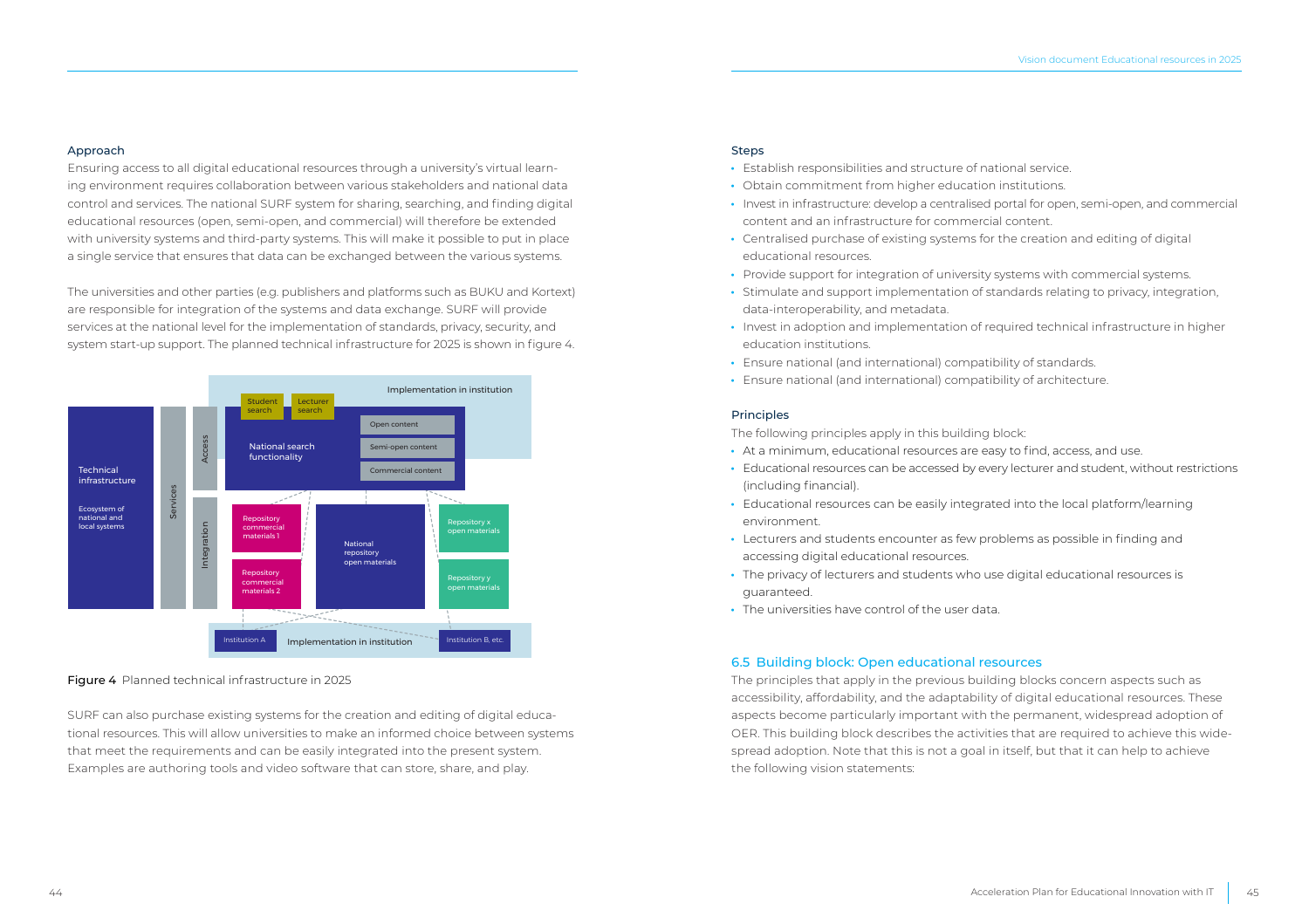#### <span id="page-23-0"></span>Vision statement 1:

*Each higher education institution has a vision regarding the acquisition, management, use, and sharing of educational resources that reflects its educational vision.*

#### Vision statement 3:

*The appraisal system recognises and rewards lecturers who incorporate this educational vision into their work – including an appropriate mix of educational resources – and who share this with their colleagues. This includes the open sharing and reuse of educational resources.*

#### Vision statement 6:

*A technical infrastructure is in place – nationally or per institution – that allows userfriendly access to all digital educational resources for higher education through a single portal in the personal learning environment. This includes open, semi-open, and licensed educational resources (from publishers). User privacy is guaranteed and the institution has ownership of the user data.*

#### Vision statement 7:

*Educational resources and licences are purchased jointly or by individual institutions, under terms and conditions developed by the individual institutions or collectively.*

#### Vision statement 8:

*A national set of agreements is drawn up with suppliers of educational resources regarding privacy, standards, and user data. At a minimum, these ensure that institutions have access to data relating to the processes concerning access to and the use of digital educational resources.*

#### Current situation

The sharing and reuse of OER is not yet widespread in Dutch universities, and Schuwer & Janssen identified various reasons for this in their research study<sup>10</sup>. The main barriers named by educators to the adoption of OER are: lack of time, inadequate support for IT, legal, and educational aspects, and uncertainty about the benefits – *what's in it for me*.

The sharing of educational resources mostly takes place internally. Baas & Schuwer<sup>11</sup> also found in their study that the reuse of OER is not consistent. This results in inefficiency and missing out on opportunities to use the most suitable educational resources. The barriers named in this study, which overlap to some extent with those named by Schuwer & Janssen, are: poor findability, uncertainty about what is and is not permitted – *better safe than sorry* – and concern about the quality of OER.

The Open and Online Education Incentive Regulation, which provides funding for various OER projects every year, was introduced in 2015. The regulation initially focused on encouraging the development and sharing of OER, but the focus shifted in 2018 to sharing OER through community platforms.

SURF also runs an Open Educational Resources programme that focuses on the implementation of services and support instruments, often in the form of road maps, relating to the sharing and reuse of OER. The university libraries have joined efforts and set up an Open and Online Education working group to provide support in areas related to the traditional competencies of libraries, such as providing descriptions of and searching for OER, and copyright.

#### Approach

This building block can provide an alternative if the planned set of national agreements cannot be realised, or not to the satisfaction of the universities. The required activities can be described at the macro and the meso level:

#### Macro level

- · Provide insight into the costs of digital educational resources, showing how OER can cut costs, despite the required outlay.
- · Set aside part of the budget for the purchase of educational resources for OER creation, for example so that authors can spend time developing content. This could be based on the Norwegian *Digital Learning Arena* programme, as described by ResearchNed. The 'low-hanging fruit' is the educational resources for core subjects such as English, Dutch, statistics, research methodology, and mathematics.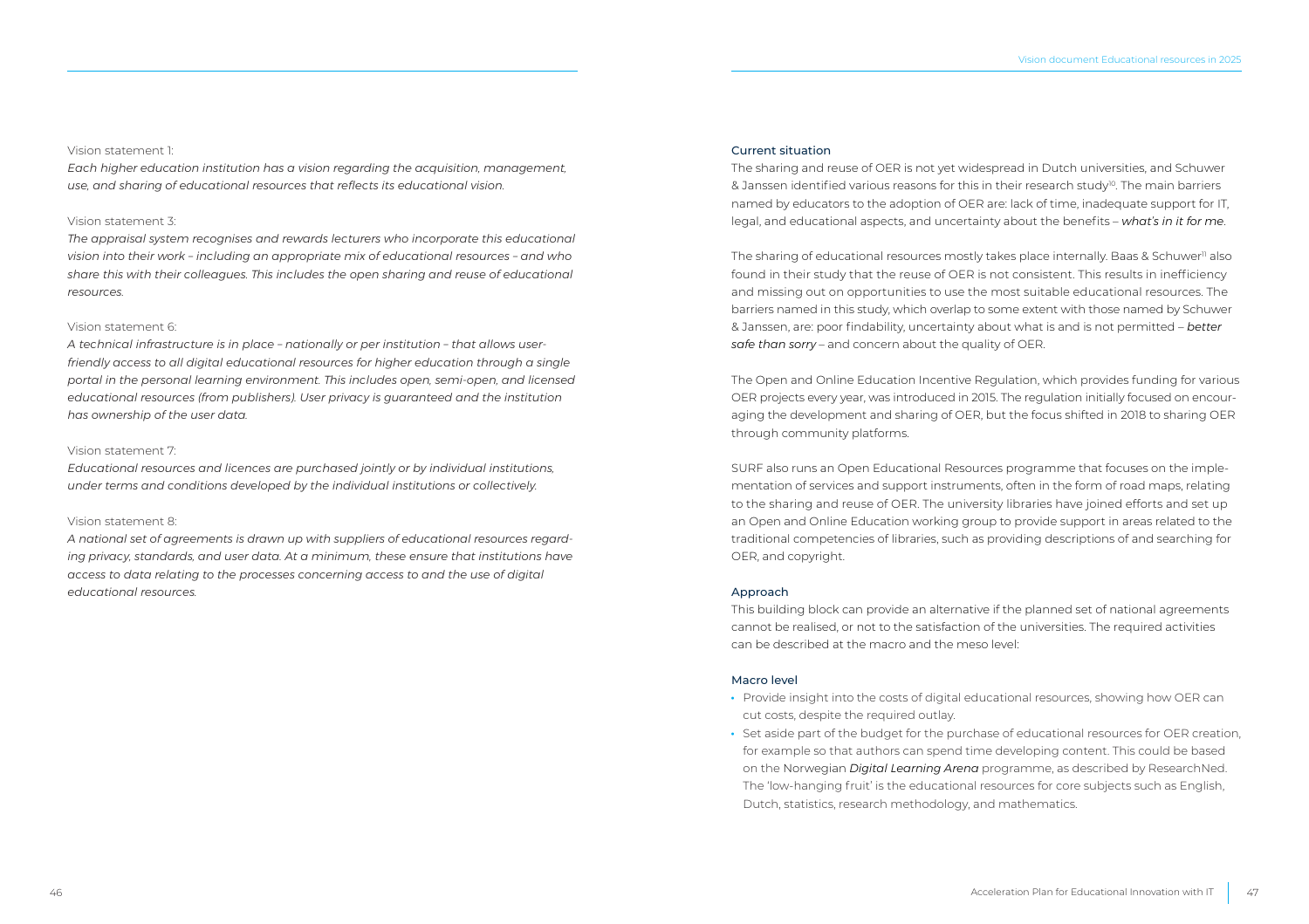- · Encourage and support publishers to make digital educational resources available under an open licence. This should follow the *open access* approach, with gold, green, and diamond routes that each describe how authors or universities pay for the cost of publication.
- · Ensure that OER including *open access* papers and open research data can be found and accessed through a national platform.

#### Meso level

- · Universities develop a vision for OER that reflects their educational vision and as part of an overall vision for educational resources.
- · If there are clear benefits to doing so, make sharing and reusing OER part of the innovation process, for example during a curriculum overhaul. This will encourage the natural adoption of the sharing and reuse of OER.
- · Develop an appraisal system that recognises and rewards lecturers who incorporate the educational vision into their work – including an appropriate mix of educational resources – and who share this with their colleagues. This includes the open sharing and reuse of educational resources.
- · Involve support staff and organisations policy officers, libraries, systems and support them in their further professionalisation.
- · Incorporate the skills required to share and reuse OER in the career development path of lecturers.
- · Create and maintain a support structure for working with OER. This structure should also provide support for lecturers who create and share OER as part of a community platform.
- · Universities must provide the technical facilities needed to support lecturers as they create, co-create, publish, and find OER.

#### **Principles**

The following principles apply in this building block:

- · Educational resources are easy to find, access, and use.
- · Educational resources can be easily integrated into the local platform/learning environment.
- · The quality assurance process is clear and transparent.
- · Lecturers and students encounter as few problems as possible in finding and accessing digital educational resources.
- · Lecturers are encouraged and supported in the sharing and reuse of educational resources.
- · The choice of educational resources is informed by the educational vision of the lecturer or university.

#### 6.6 Other activities

It was not possible to develop a building block for one vision statement:

#### Vision statement 3:

*The appraisal system recognises and rewards lecturers who incorporate this educational vision into their work – including an appropriate mix of educational resources – and who share this with their colleagues. This includes the open sharing and reuse of educational resources.*

One way of realising this vision statement could be to bring this issue to the attention of the Association of Universities in the Netherlands (VSNU) *Recognition & Rewards* initiative. Note that this initiative is only for research universities; an alternative is required for universities of applied sciences.

#### 6.7 Building block coherence and priorities

Interdependencies and overlap exist between the various building blocks. For example, the agreements made concerning digital educational resources (Set of national agreements building block) affect the organisation of national services for the creation, sharing, and finding of digital open, semi-open, and commercial educational resources (Technical infrastructure building block). Elements of the Open educational resources building block can also be combined with each of the other building blocks.

The interdependencies are also affected by the context. After all, the research university context differs from the university of applied sciences context, due to the greater use of academic *papers* as learning materials.

We believe that the following activities should have the highest priority:

- · Set up national services for access to and integration with digital educational resources, such as purchasing and a technical infrastructure. Come to a set of agreements with publishers for collective purchasing and control of user data and personal data. Concerning privacy issues, join forces with the national working group with members from the Association of Universities in the Netherlands (VSNU), Netherlands Association of Universities of Applied Sciences (VH), Dutch Council for Secondary Education (VO-raad), Kennisnet, and SURF, which focuses on issues such as how to incorporate public values into contracts with suppliers of educational systems and research data.
- · Aim for the increased adoption of educational resources, also as an alternative to commercial resources.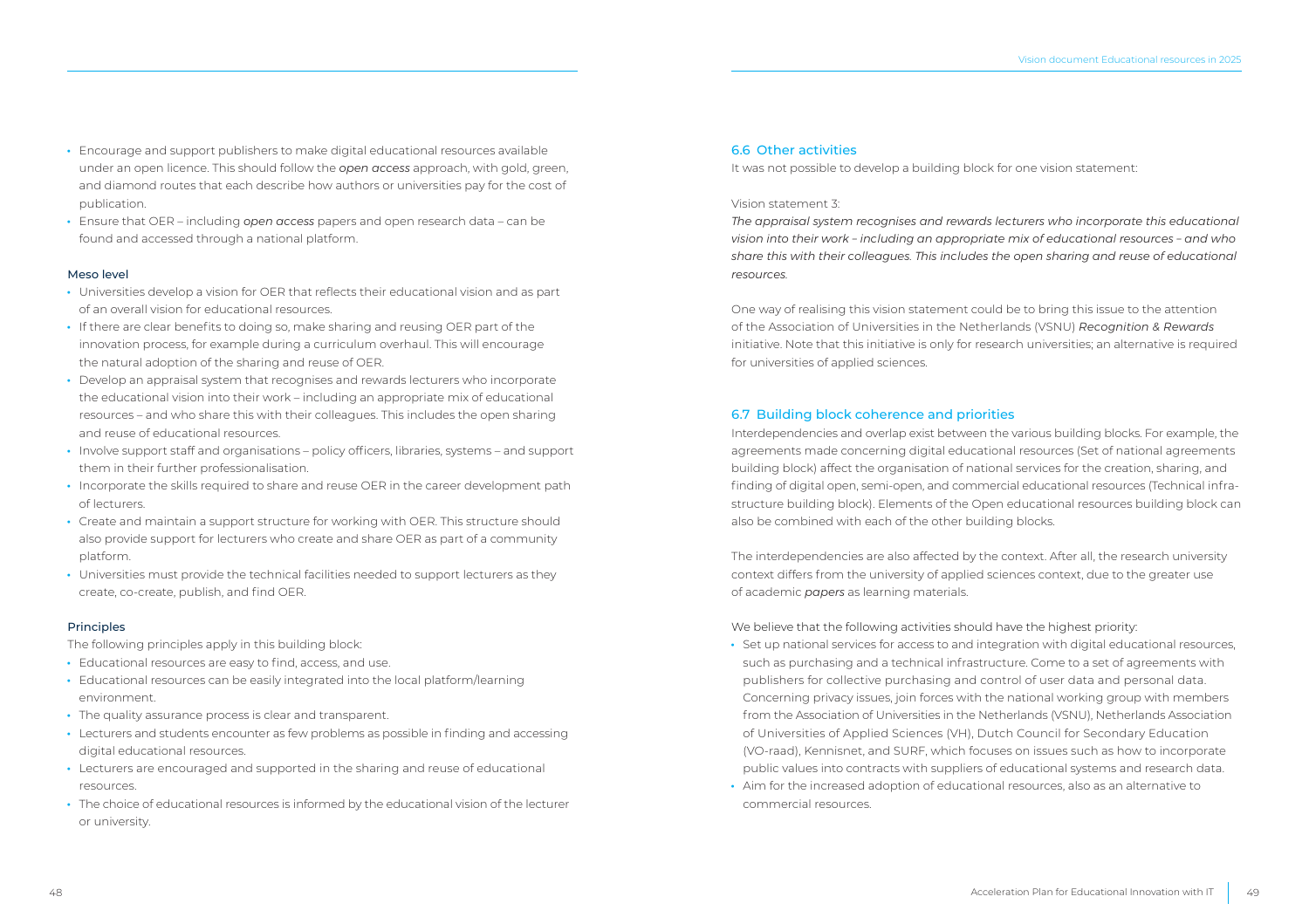<span id="page-25-0"></span>· Create an adequate infrastructure within universities to support lecturers. This means investing in multidisciplinary teams – including *instructional design*, IT, legal expertise, and the library – and in the deployment of the support structure.

These activities are selected based on the following arguments:

- · The activities named above ensure the broad availability of digital educational resources – and therefore opportunities for flexible education.
- · In the current situation, universities are at a disadvantage in their negotiations with publishers. Collaboration between universities at the national level improves this.
- · The activities named above ensure that the conditions for success are put in place, such as adequate support and time for lecturers and support staff.

### 7 Conclusion

Involve, at a minimum, the Netherlands Association of Universities of Applied Sciences (VH), Association of Universities in the Netherlands (VSNU), Dutch Research Council (NWO), and Ministry of Education, Culture and Science (OCW) in the activities, to ensure an optimal outcome. We also recommend involving the senior secondary vocational education (MBO) sector, for example through the MBO Raad (MBO council). This sector is also currently developing plans for the implementation of digital educational resources. Working together on this may help to improve the connection between the senior secondary vocational education sector and universities of applied sciences.

It is also important to obtain the commitment of the boards of the various institutions, as this will ease the compilation and use of an optimal mix of educational resources that are already available in the individual universities and via the Acceleration Plan. This optimal mix can then be realised more efficiently, contributing to better quality education.

National cooperation can really make the difference, and can put the Netherlands on the international map as a leader in the development of digital educational resources. This could be formulated as an extra vision statement.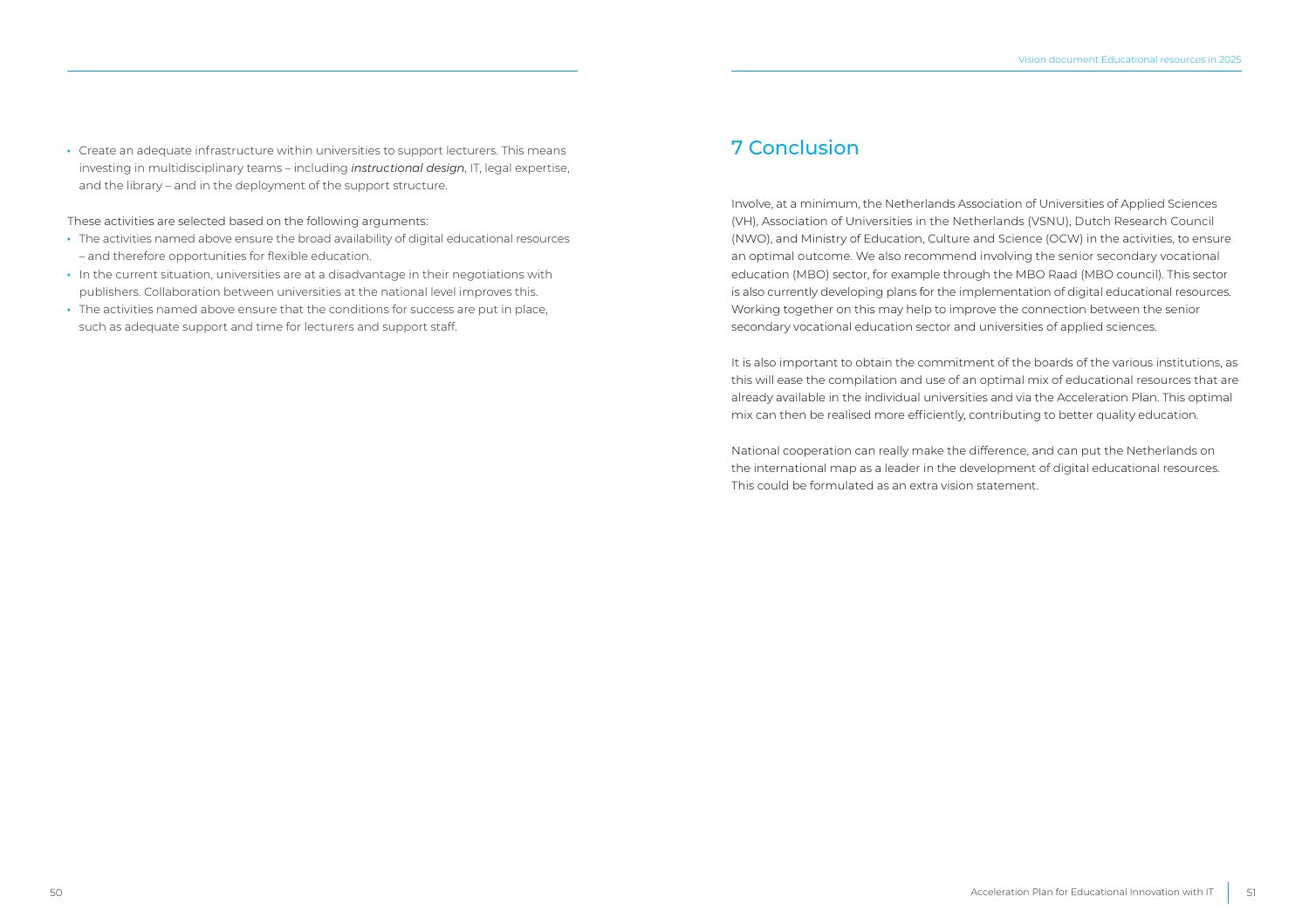### <span id="page-26-0"></span>8 References

- [1](#page-4-0) Digitalisering bedreigt onze universiteit. Het is tijd om een grens te trekken. Volkskrant 22 December 2019
- [2](#page-5-0) [versnellingsplan.nl/zones/digitale-leermaterialen/](https://versnellingsplan.nl/zones/digitale-leermaterialen/hoeleerjij/) [hoeleerjij/](https://versnellingsplan.nl/zones/digitale-leermaterialen/hoeleerjij/)
- [3](#page-5-0) Leo Wölfel and Marc Prensky 'Empowerment hubs - the 21st century alternative to "schools" the world needs to create' [medium.com/@](https://medium.com/%40marcprensky/empowerment-hubs-b845391bfb4) [marcprensky/empowerment-hubs-b845391bfb4](https://medium.com/%40marcprensky/empowerment-hubs-b845391bfb4)
- [4](#page-7-0) Janssen, B. & Van Casteren, W (2020): Digitale leermaterialen in het hoger onderwijs. Onderzoek in opdracht van het Koersteam Versnellingsplan Onderwijsinnovatie met ICT, ResearchNed Nijmegen
- [5](#page-14-0) Biggs, J. (1996). Enhancing teaching through constructive alignment. Higher Education, 32(3), 347-364. DOI [doi.org/10.1007/BF00138871](https://doi.org/10.1007/BF00138871)
- [6](#page-14-0) Haywood, J., Connelly, L., Henderikx, P., Weller, M. & Williams, K. (2014). "The Changing Pedagogical Landscape"– New ways of teaching and learning and their implications for higher education policy. European Union, Luxemburg. ISBN 978-92-79- 48913-6. doi:10.2766/72063
- [7](#page-15-0) Ministerie van OCW (2019). Strategische agenda hoger onderwijs en onderzoek Houdbaar voor de toekomst. [rijksoverheid.nl/documenten/](https://www.rijksoverheid.nl/documenten/rapporten/2019/12/02/bijlage-1-strategische-agenda-hoger-onderwijs-en-onderzoek-houdbaar-voor-de-toekomst) [rapporten/2019/12/02/bijlage-1-strategische](https://www.rijksoverheid.nl/documenten/rapporten/2019/12/02/bijlage-1-strategische-agenda-hoger-onderwijs-en-onderzoek-houdbaar-voor-de-toekomst)[agenda-hoger-onderwijs-en-onderzoek](https://www.rijksoverheid.nl/documenten/rapporten/2019/12/02/bijlage-1-strategische-agenda-hoger-onderwijs-en-onderzoek-houdbaar-voor-de-toekomst)[houdbaar-voor-de-toekomst](https://www.rijksoverheid.nl/documenten/rapporten/2019/12/02/bijlage-1-strategische-agenda-hoger-onderwijs-en-onderzoek-houdbaar-voor-de-toekomst)
- [8](#page-16-0) Van Berkel, K. & Manickam, A. (2016). Systeeminterventie in een complexe, snel veranderende en onvoorspelbare wereld - Het SENSE-model. We-sense Working
- [9](#page-21-0) 2016: [www.surf.nl/surf-juridisch-normenkader](https://www.surf.nl/surf-juridisch-normenkader-cloudservices)[cloudservices](https://www.surf.nl/surf-juridisch-normenkader-cloudservices)
- [10](#page-23-0) Schuwer, R., & Janssen, B. (2018). Adoption of Sharing and Reuse of Open Resources by Educators in Higher Education Institutions in the Netherlands: A Qualitative Research of Practices, Motives, and Conditions. The International Review of Research in Open and Distributed Learning, 19(3). DOI [dx.doi.org/10.19173/irrodl.v19i3.3390](http://dx.doi.org/10.19173/irrodl.v19i3.3390)
- 11 Baas, M. & Schuwer, R. (2020). What About Reuse? A Study on the Use of Open Educational Resources in the Netherlands. Submitted to Openpraxis